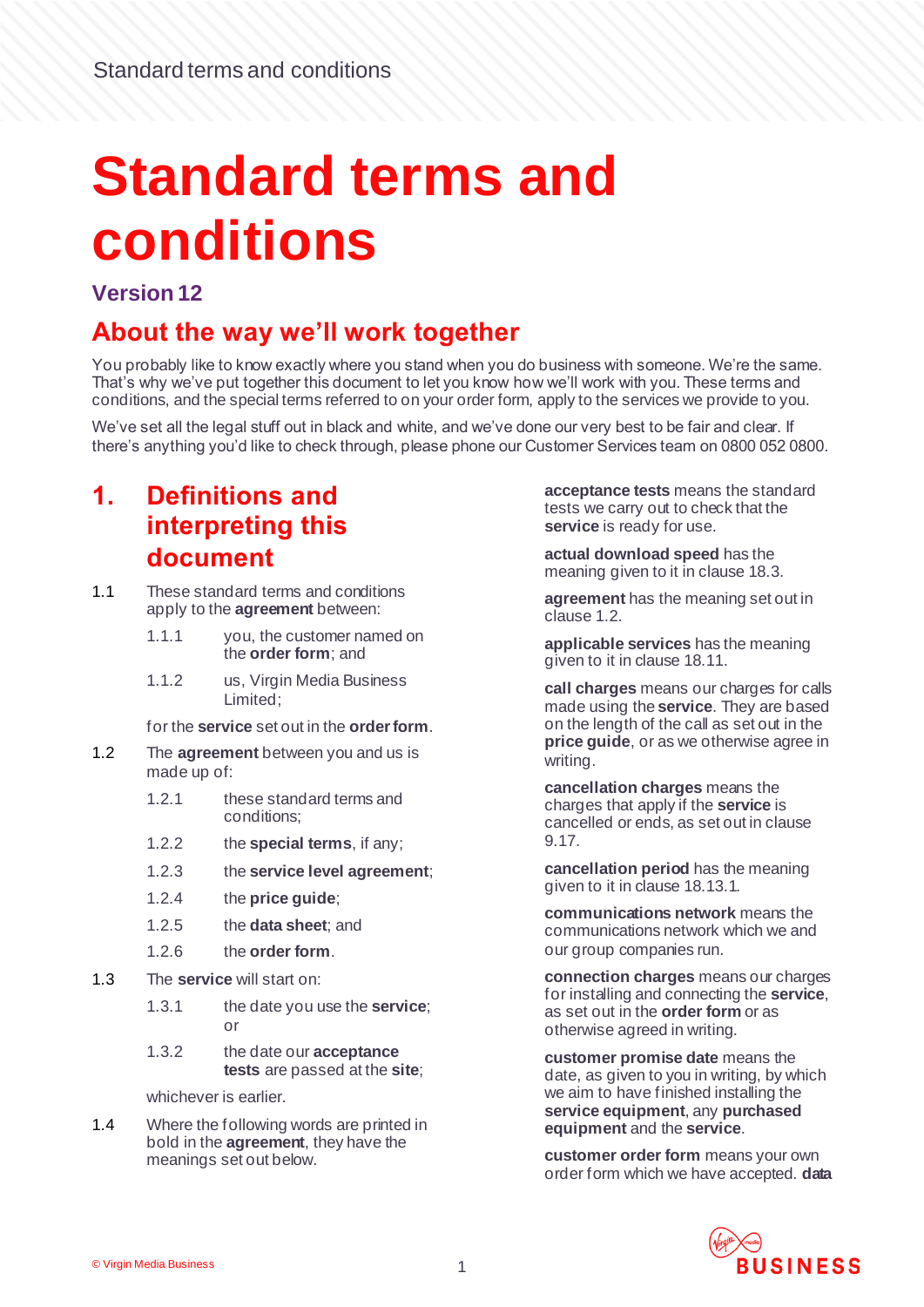**controller** has the meaning set out in the GDPR.

**data processor** has the meaning set out in the GDPR.

**data protection directive** means Directive 95/46/EC of the European Parliament and of the Council of 24 October 1995.

**data protection legislation** means any applicable law relating to the processing, privacy and use of **personal data**, as applicable to the **data controller**, the **data processor** or the **service**, including the Data Protection Act 1998 and the Privacy and Electronic Communications (EC Directive) Regulations 2003 and any laws or regulations implementing the **data protection directive** or the **e-Privacy directive** and the **GDPR**.

**data sheet** means the document which describes the **service**.

**data subject** means any information relating to an identified or identifiable natural person.

**e-Privacy directive** means the Directive 2002/58/EC of the European Parliament and of the Council of 12 July 2002.

**fix period** has the meaning given to it in claus[e 18.9.](#page-18-2)

**GDPR** means the regulation (EU) 2016/679 of the European Parliament and of the Council of 12 July 2002.

**group company** means in respect of either you or us (as applicable), any holding company and any subsidiary company, or subsidiary of such holding company, or where such holding company is a co-controlled company any of its holding companies or its subsidiary companies (as defined in Sections 1159 of the Companies Act 2006).

**intellectual property rights** means any rights and interest in patents, trademarks, service marks, trade and business names, rights in design, copyright, database rights, know-how and any other similar right (whether existing or applied for, or there is a right to apply to be registered) and any similar rights to those rights under any other jurisdiction.

**law** means any relevant law, regulation, guideline or code of conduct (whether or not they are legally binding) which applies to you or us in any jurisdiction.

**materials** means any material, in whatever form, including **service literature**, the **data sheet**, processes, reports, manuals, drawings, information and instructions.

**minimum period** means the period stated on the **order form**, starting on the **service start date**. If no period is set out on the **order form**, the minimum period is 12 months starting on the **service start date**.

**minimum guaranteed download speed**  has the meaning given to it in clause [18.3.](#page-17-0)

**model contract clauses** means the standard clauses approved by the European Union for use when **personal data** is transferred outside of the European Economic Area.

**order form** means our order form.

#### **our website** means

www.virginmediabusiness.co.uk or any other web address we tell you about from time to time.

**outcome notice** has the meaning given to it in claus[e 18.10](#page-18-3).

**personal data** has the meaning set out in the **data protection legislation**.

**price guide** means information about charges for the **service**.

**processing** has the meaning set out in the **data protection legislation** and **process**, **processes** and **processed** shall be construed accordingly.

**purchased equipment** means any equipment you buy from us in connection with the **service**.

**qualifying customer** has the meaning given to it in claus[e 18.1](#page-17-1).

**qualifying service** has the meaning given to it in claus[e 18.2](#page-17-2).

**rental** means the rental for the **service**, as set out in the **price guide** or as otherwise agreed in writing.

**right to exit** has the meaning given to it in claus[e 18.11.](#page-18-0)

**service** means the service we provide to you under this **agreement**.

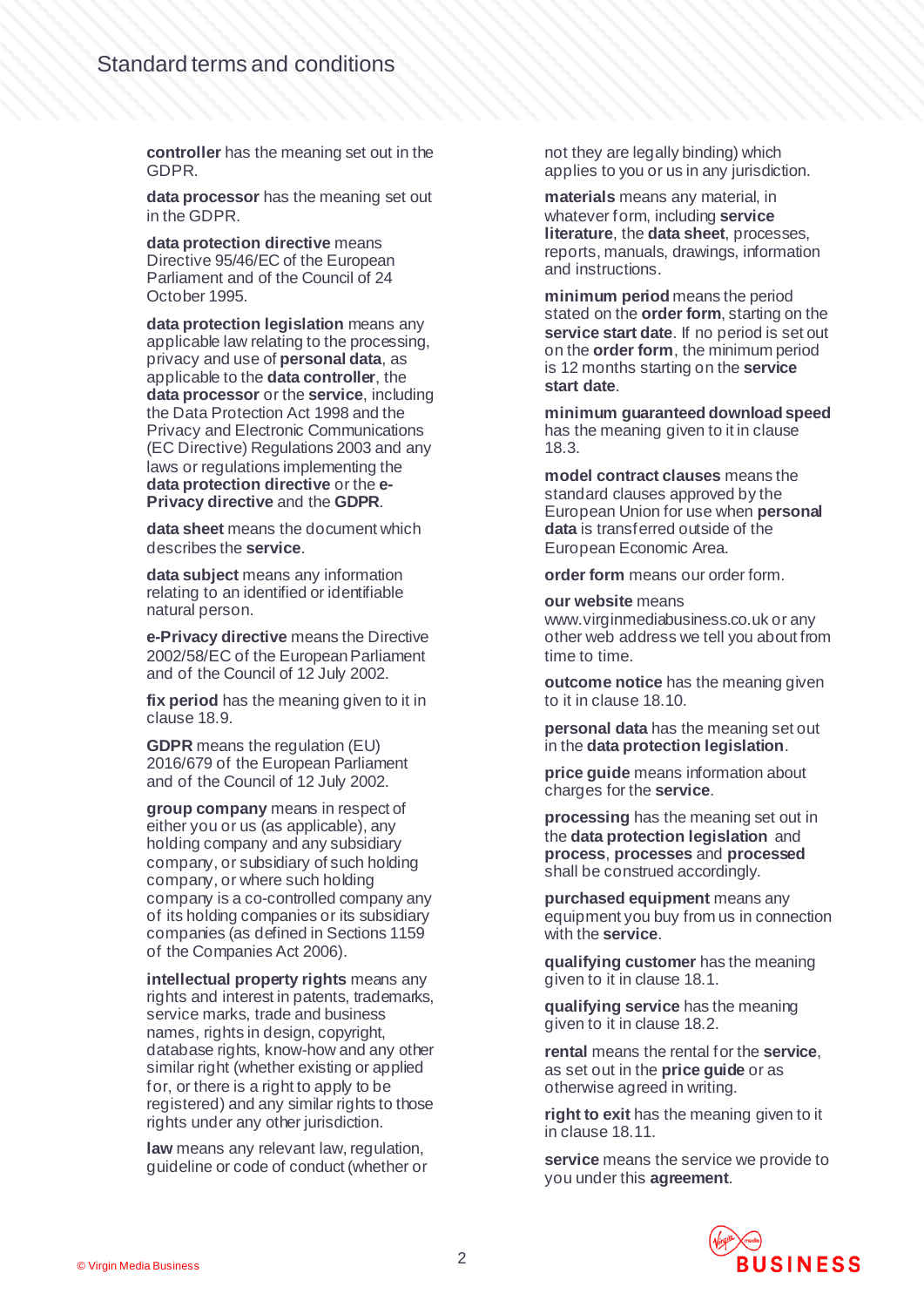**service credits** means any amount, as set out in the **service level agreement**, we will credit against the charges if we fail to meet the levels of service set out in the **service level agreement**.

**service equipment** means the equipment (other than any **purchased equipment**) and associated **materials** (including software forming part of the equipment) we provide to allow you to receive or use the **service**.

**service level agreement** means our service level agreement applying to the **service**.

**service literature** means any up-to-date specifications, brochure, user guide, instructions or other information that we publish in connection with the **service**.

**service start date** means the date the **service** starts, as explained in clause [1.3.](#page-0-1)

**site** means your site where we provide the **service** to you.

**special terms** means any extra terms and conditions specific to the **service**.

**speed fault** has the meaning given to it in claus[e 18.7.](#page-18-4)

**speed monitoring** has the meaning given to it in claus[e 18.6.](#page-17-3)

**survey** means any survey or other investigations we believe we need to carry out at the **site**.

**working day** means 9am to 5.30pm Monday to Friday, except bank holidays and public holidays in the relevant part of the United Kingdom.

**your apparatus** means any apparatus (other than **service equipment**) used to receive or use the **service**, including **purchased equipment**, cabling, wiring and personal computers and any software incorporated in them.

- 1.5 In the **agreement**, any reference to:
	- 1.5.1 'person' includes any person, partnership, firm, company, business, government, organisation, government agency, trust, association;
	- 1.5.2 'you' includes your employees and agents, any person who takes over your business, and any person who we

reasonably believe is acting for you; and

- 1.5.3 'we' includes our employees and agents, any person acting for us, and any person who takes over our business.
- 1.6 In the **agreement**, general words introduced or followed by 'other', 'including' or 'in particular' do not have a restrictive meaning because examples are also used.
- 1.7 The headings of clauses are for convenience only and do not affect the meaning of the clauses.
- 1.8 Where these terms and conditions say that you must not do something, you must not allow any other person to do it either. You must do everything reasonably possible to prevent any other person doing it.
- 1.9 If there are any inconsistencies between the documents making up the **agreement**, unless we state otherwise, the documents will take priority in the following order.
	- 1.9.1 The **special terms**
	- 1.9.2 These standard terms and conditions
	- 1.9.3 The **service level agreement**
	- 1.9.4 The **order form**
	- 1.9.5 The **price guide**
	- 1.9.6 The **data sheet**

#### **2. Ordering the service**

- 2.1 To order the **service** you must fill in our standard **order form**. However, we may accept an order placed using a **customer order form**.
- 2.2 If we agree to provide the **service** without receiving an acceptable **order form** or **customer order form** from you, we will provide the **service** in line with these standard terms and conditions.
- 2.3 If we accept a **customer order form**, the **agreement** between you and us will incorporate any information contained in that **customer order form** which would also have been in our standard order form. No terms and conditions set out on the **customer order form** will be incorporated into the **agreement**.

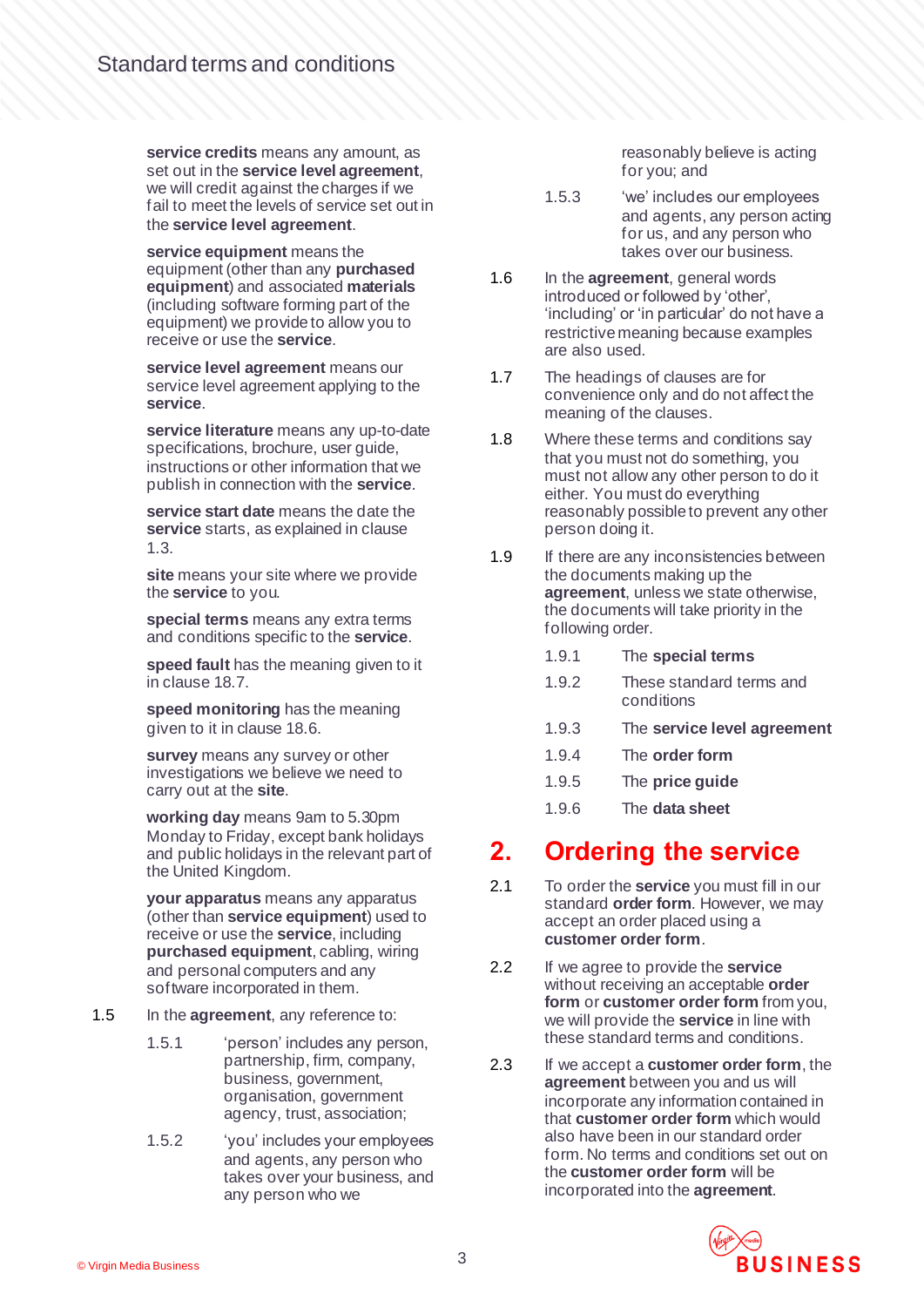## **3. Period of the agreement**

- 3.1 The **agreement** will come into force when:
	- 3.1.1 you and we have both signed the **order form**, or we have accepted your **customer order form**;
	- 3.1.2 we have sent you an email accepting an **order form** you have signed and sent to us
	- 3.1.3 you start using the **service**; or
	- 3.1.4 we make the **service** available to you;

#### whichever is earlier.

- <span id="page-3-3"></span>3.2 Unless you or we end the **agreement**  early (in the way allowed under the **agreement**), it will stay in force for the **minimum period** (see clause [3.3](#page-3-0) below) and then continue until you or we end it by giving the other at least 90 days' notice in writing. If you or we do not want the **agreement** to continue beyond the **minimum period**, written notice must be given at least 90 days before the end of the **minimum period**.
- <span id="page-3-0"></span>3.3 The **minimum period** is:
	- 3.3.1 the period stated on **the order form** starting on the **service start date**; or
	- 3.3.2 if no period is set out on the **order form**, 12 months starting on the **service start date**.

If the **service** involves installing equipment at more than one site, the **minimum period** will start on the **service start date** of the last **site**  equipment is installed at, unless the **special terms** say otherwise.

#### **4. Installing the service equipment and purchased equipment, and responsibility for it**

- <span id="page-3-1"></span>4.1 We will only provide the **service** if:
	- 4.1.1 our **survey** of the **site** is satisfactory;
	- 4.1.2 we have the access we need to the **site** (see claus[e 8](#page-7-0));
	- 4.1.3 we are happy with the credit check we carry out (see claus[e 9.10\)](#page-9-1); and
	- 4.1.4 we are satisfied with the identity checks we carry out (see claus[e 26.5\)](#page-24-0).
- 4.2 If we ever reasonably believe that you are not meeting the requirements of claus[e 4.1,](#page-3-1) we may end the **agreement** (or any part of it) immediately by giving you written notice. We will not be liable for any consequences of doing this.
- <span id="page-3-2"></span>4.3 We will estimate our costs for installing and connecting the **service**, and those estimated costs will be covered by our charges set out in the **order form**. When the agreement has come into force we may also carry out a **survey** of the **site** where we provide the **service**. If:
	- 4.3.1 when we carry out a **survey** of the **site** our **survey** indicates that there will be extra costs (above our estimated costs) for us to provide the **service**;
	- 4.3.2 when we are installing and connecting the **service**, we discover something which was not highlighted by the **survey**, and this results in there being extra costs (above our estimated costs as confirmed or as changed as a result of any extra costs arising from our **survey**); or
	- 4.3.3 when we are installing and connecting the **service**, you or the landlord of your **site** asks us to (and we agree to) make a change to the

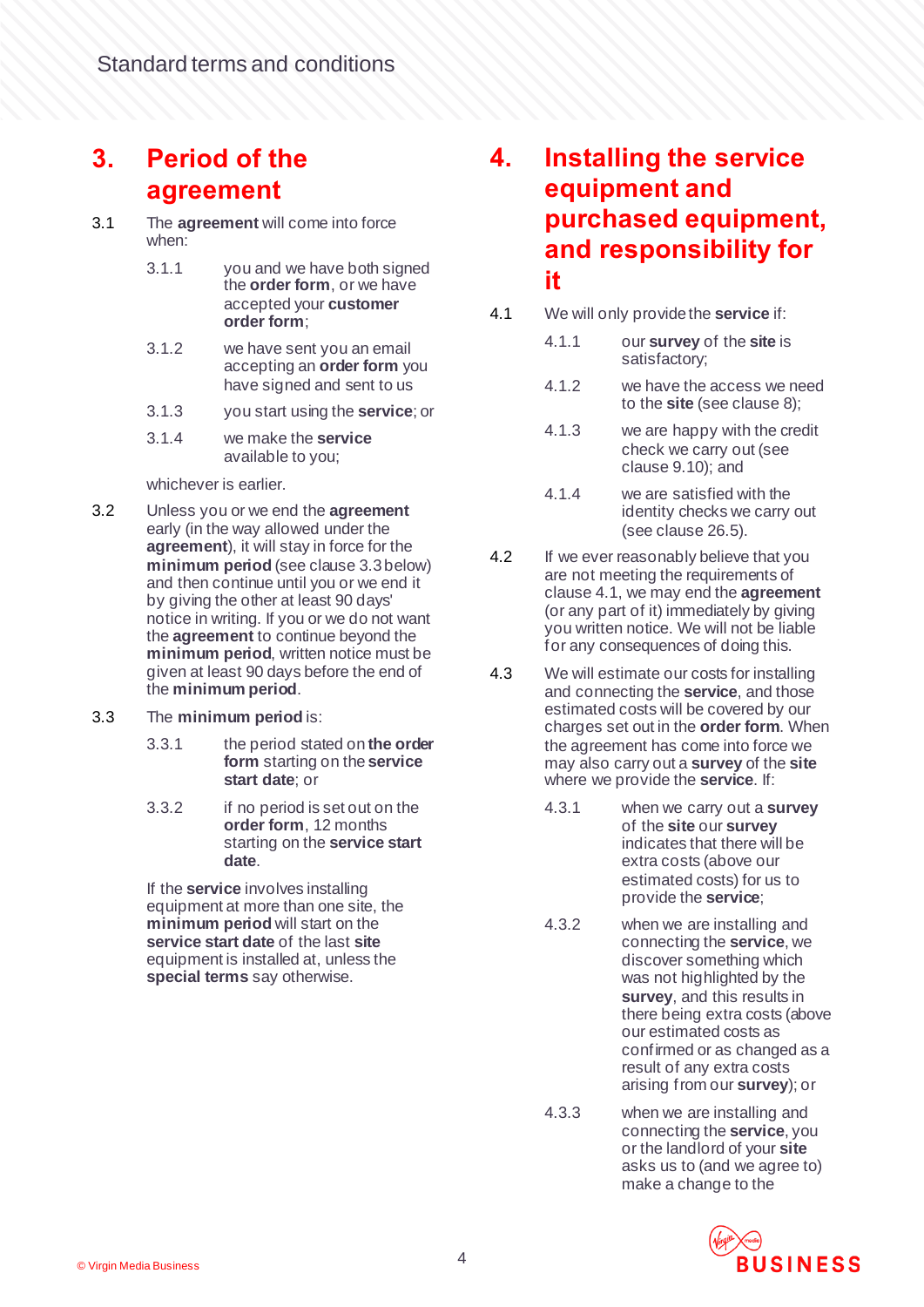#### **service**, and this results in there being any extra costs;

we will tell you.

In these circumstances we can, after giving you written notice, increase our charges by the amount of the extra costs. You will have the right to cancel the **agreement** by giving us written notice within seven days of receiving our written notice. If you exercise this right to cancel, we may charge you a **cancellation charge** (see claus[e 9.17\)](#page-9-0). If you do not exercise this right to cancel you must pay the increased charges.

4.4 We will use our reasonable efforts to install and connect the **service equipment**, and any **purchased equipment**, so that the **service** is available by the **customer promise date**. We may change the **customer promise date** as set out in claus[e 4.5.](#page-4-0) If the **service** is not available by the **customer promise date**, you may be entitled to claim **service credits** as set out in clause [10.](#page-10-0)

> Any lead times specified in the **order form** (other than any **customer promise date**), **data sheet** or **service literature** are estimates only and are not binding on us.

- <span id="page-4-0"></span>4.5 We may change the **customer promise date** by the length of any delay resulting from:
	- 4.5.1 your intentional actions, neglect or failure to meet your obligations under the **agreement**; or
	- 4.5.2 circumstances beyond our reasonable control (including those listed in clause [20\)](#page-19-0);

or if we both agree in writing to change the **customer promise date**.

4.6 You must provide (at your own expense) appropriate space, power, ducting and environment for us to install and maintain the **service equipment** and **purchased equipment** at the **site**. You must make sure that you make any necessary preparations before the **service equipment** and **purchased equipment** is connected, and you must follow any instructions we give you on making those preparations.

- 4.7 If you do not keep an agreed appointment for us to enter the **site** in connection with carrying out a **survey**, we may charge you a call-out fee.
- 4.8 If, on any agreed date, you fail to:
	- 4.8.1 take delivery of, or allow us to install, the **service equipment** or **purchased equipment**; or
	- 4.8.2 allow us to carry out work;

we may arrange storage for the **service equipment** or **purchased equipment** at your risk (meaning that we will not be liable for any loss or damage arising while the equipment is in storage). You will have to pay the reasonable costs of the storage.

We may also charge you a call-out fee and any reasonable costs arising as a result of your failure.

- 4.9 Unless we agree otherwise with you in writing, there must be a secure electricity supply available at the **site**, at the points and with the connections we specify, for installing, using and maintaining the **service equipment** and **purchased equipment**. If you would need the **service** to continue uninterrupted in a power failure, you must provide back-up power which meets the requirements of the relevant British standards. We will not be liable for faults arising in the **service**, **service equipment** or **purchased equipment** as a result of a power failure.
- 4.10 We will use our reasonable efforts to put the **service equipment** and **purchased equipment** where you want it, but our decision on where to put them will be final and binding.
- 4.11 The **service equipment** will remain our property at all times. You agree to make our ownership of the **service equipment** clear to all third parties. We will own the **purchased equipment** until you have paid us the full purchase price.
- 4.12 You will be responsible for all loss of or damage to the **service equipment** and **purchased equipment** at the **site** when they have been delivered. You must insure the **service equipment** against all relevant risks.
- 4.13 We may alter or replace the **service equipment** from time to time as long as the altered or replacement equipment

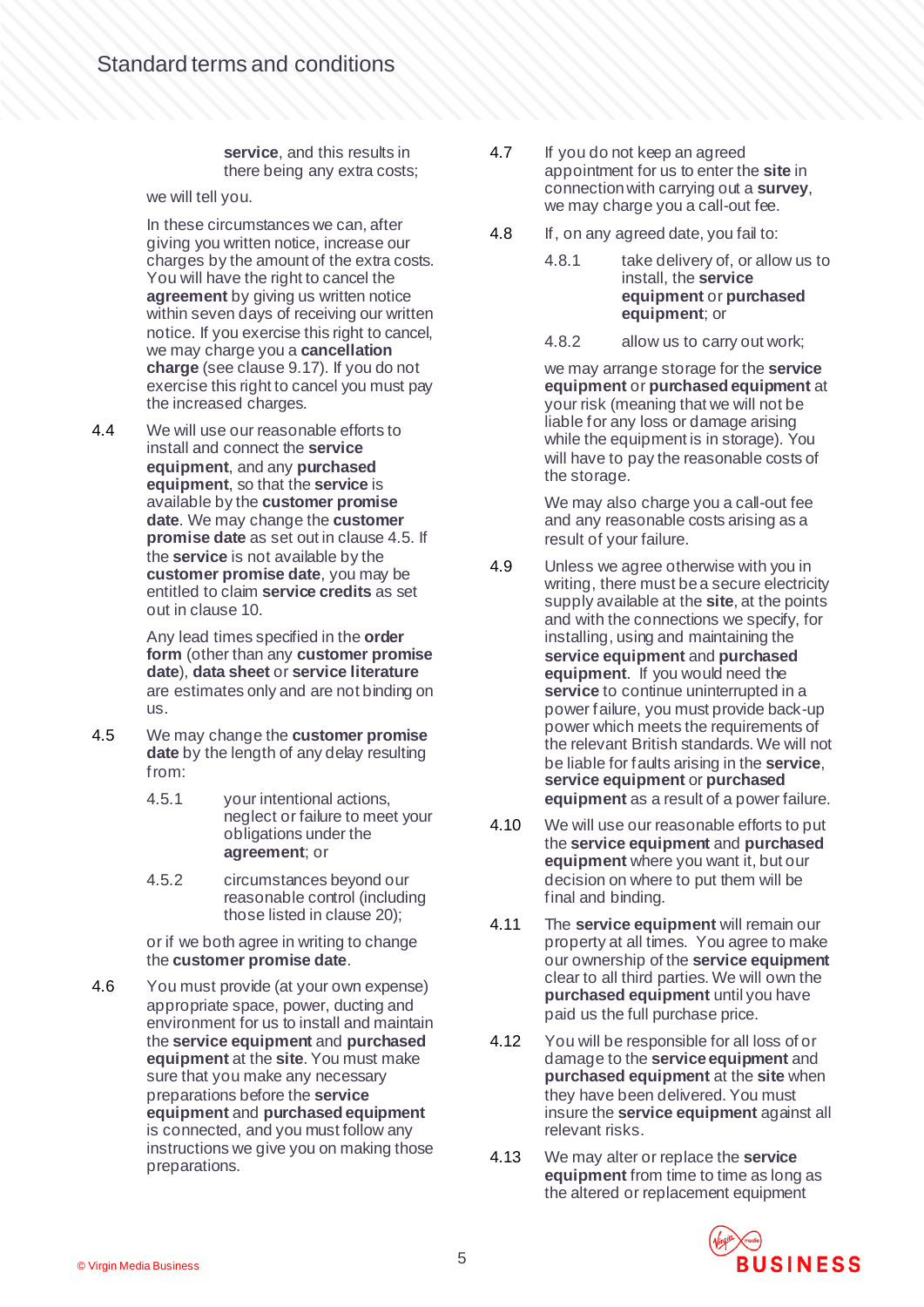does not have a significant negative effect on the **service**.

- <span id="page-5-0"></span>4.14 You are responsible for always making sure that the **service equipment** is kept safe and used properly at the **site**. Unless the loss or damage results just from our negligence, actions or failings, we will not have any liability for loss of or damage to the **service equipment** (including lightning or electrical damage) and you must indemnify (fully compensate) us for any such loss or damage. Things you must and must not do under this clause include, but are not limited to, the following.
	- 4.14.1 You must not do the following.
		- (a) Sell, let, transfer, dispose of, repair, service, tamper with, remove or interfere with the **service equipment**, use it as security for borrowing, or do anything else which would affect our rights over the **service equipment**.
		- (b) Add to, alter or in any way interfere with the **service equipment**, including connecting it to any equipment or device designed to divert electronic communications services to a different provider.
		- (c) Allow the **service equipment** to be repaired, serviced or otherwise attended to by any person other than our authorised representative.
		- (d) Anything which is likely to damage the **service equipment** or reduce its performance or operation.
		- (e) Remove, tamper with, change or mask any words or labels on the **service equipment** or any part of it.
	- 4.14.2 You must do the following.
- (a) Keep the **service equipment** at the **site** and not move it at any time.
- (b) Protect, keep and use the **service equipment**:
	- (i) in line with any written instructions we may give you from time to time; or
	- (ii) if we do not give you such instructions, to the same standard as a reasonable owner of **service equipment** would keep it.
- (c) In an emergency, take whatever steps as are reasonably necessary to protect the **service equipment**, and tell us about the emergency as soon as possible.
- (d) Allow us to inspect, test and maintain the **service equipment** at all reasonable times and after giving you reasonable notice.
- (e) Prevent any circumstance or thing which is likely to damage the **service equipment** or reduce its performance or operation.
- <span id="page-5-1"></span>4.15 You must immediately tell us of any loss of or damage to the **service equipment**. We will not have any liability for loss or damage arising as a result of you not keeping to claus[e 4.14](#page-5-0).
- 4.16 Clause[s 4.14](#page-5-0) an[d 4.15](#page-5-1) will also apply to the **purchased equipment** if breaking the clause in connection with **purchased equipment** would or could affect our ability to provide the **service** under the **agreement**.

## **5. Accepting the service**

5.1 After installing the **service equipment** and any **purchased equipment** we will carry out **acceptance tests** to make sure that the **service** is ready for use at the

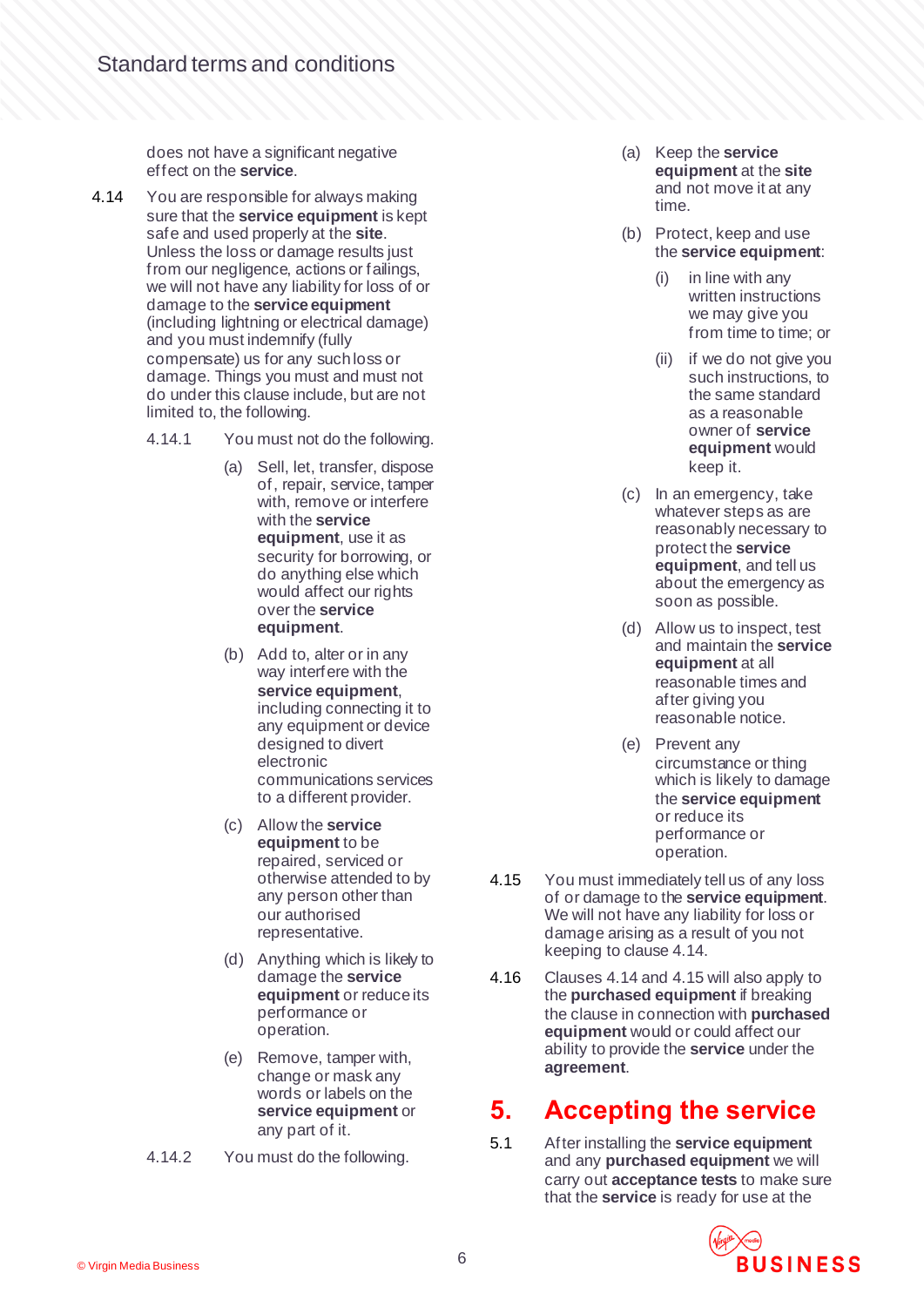**site**. If the **service** is not ready for use, we will carry out any necessary work and repeat the **acceptance tests**.

5.2 You can ask for all **acceptance tests** to be carried out in the presence of your representative, as long as they are available at reasonable times, as specified by us. When the **acceptance tests** have been passed, we may ask you to sign a form confirming this. If your representative then does not sign the form within five **working days** of being asked to do so, the **service equipment** and **purchased equipment** will be considered to have been installed successfully from the date of the **acceptance tests**.

#### **6. Your apparatus**

- 6.1 If we agree to use any cabling or wiring already installed at the **site**, you must have full rights for the cabling or wiring to be used for the purpose of us providing the **service**, and you guarantee that it meets all relevant standards and any specifications we tell you.
- 6.2 We will not be liable for any loss or damage arising directly or indirectly from any use of **your apparatus** in connection with the **service**. You are entirely responsible for the security of **your apparatus**.
- 6.3 You are entirely responsible for:
	- 6.3.1 the security of your information technology systems and network; and
	- 6.3.2 the accuracy, reliability and stability of stored information.

Before we install the **service equipment** and **purchased equipment** you must take all necessary steps to back up your information and data, and make sure it is secure. You must follow all our reasonable instructions on preparing **your apparatus** and the **site**. We will not be liable for any loss or damage arising from you failing to follow our instructions.

6.4 You are responsible for making sure that **your apparatus** is appropriately programmed, equipped, compatible and connected for use with the **service equipment**, in line with our reasonable instructions (if any) and any other instructions or procedures that apply to

using **your apparatus** or the **service**. Unless we agree to help you (see clause [6.8\)](#page-6-0), you are responsible for connecting **your apparatus** to our **communications network**.

- 6.5 Unless we agree otherwise in writing, we are not responsible for repairing and maintaining **your apparatus**.
- 6.6 You must make sure that **your apparatus** is in good working order and meets all standards, approvals and **laws** that apply. We may disconnect, or instruct you to disconnect, any of **your apparatus** if, in our reasonable opinion it:
	- 6.6.1 does not meet any standard, approval or **law** that applies at the time;
	- 6.6.2 may cause injury to any person or significant damage to property; or
	- 6.6.3 may reduce the quality of any service we provide.
- 6.7 We will have no liability resulting from you not being able to use the **service** if this is due to:
	- 6.7.1 **your apparatus** not being compatible with the **service equipment**, the **service**, our **communications network** or any third party's communications network; or
	- 6.7.2 **your apparatus** failing or breaking down.
- <span id="page-6-0"></span>6.8 If we agree to help you to prepare **your apparatus** or its connection to our **communications network**, you must pay our charges for our help, as set out in the **price guide** or agreed with you.

## **7. Phone numbers**

- 7.1 Any phone numbers we allocate to you do not belong to you. You do not have any rights in the phone numbers. You must not try to register any of our phone numbers as a trademark, service mark or web address, whether on its own or with some other words or trading style.
- 7.2 You are not entitled to sell or transfer any phone number allocated to you, except where allowed by **law**.
- 7.3 If necessary for commercial, operational or technical reasons, or in order to meet

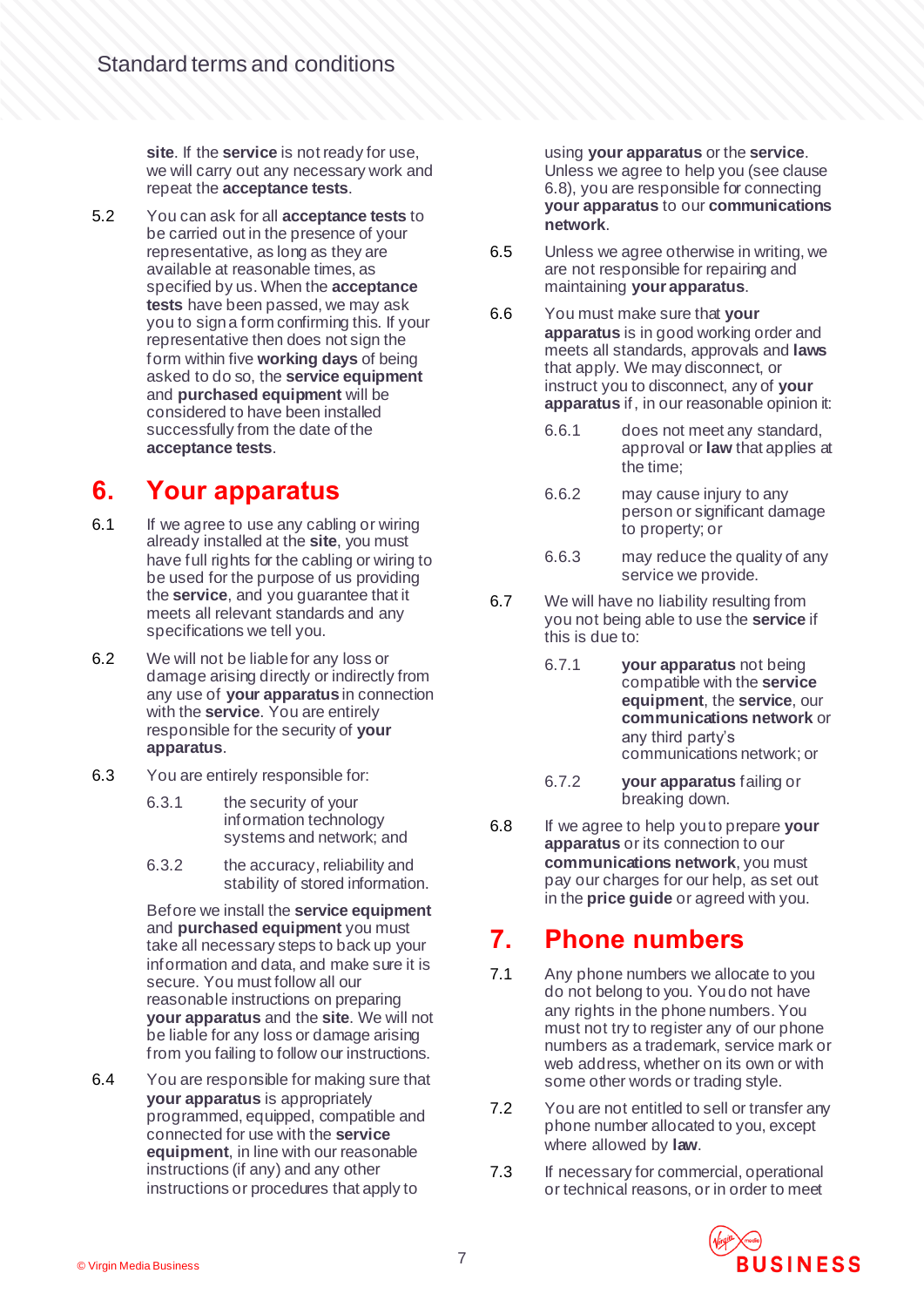the requirements of any relevant authority, we can change or withdraw any phone number or code, or group of phone numbers or codes, allocated to you. We will not be liable for any costs, inconvenience or losses (including marketing and stationery costs) you suffer as a result of any such change or withdrawal. We will use our reasonable efforts to give you reasonable notice of the change or withdrawal.

- <span id="page-7-1"></span>7.4 If we allocate you a number which falls within a range of numbers which Ofcom (or any other relevant authority) classifies as being for a particular type of service, you must make sure that any service you provide on that number is in line with its classification. In particular but without limitation, you must ensure at all times that your use of any number allocated to you is in accordance with Ofcom's "National Telephone Numbering Plan" and the "Non provider Numbering Condition" (in each case as updated or varied from time to time). We may suspend or terminate any number allocated to you if you are utilising such number in breach of this claus[e 7.4](#page-7-1).
- 7.5 Where we provide you with phone lines and numbers, each number is associated with a particular **site**. Such phone numbers have a 'calling line identity' (**CLI**) identifying that **site**. The CLI is given to the emergency services so they can find the location of anyone who calls 999 or 112 emergency services from the line. If you move the phone number to another site, the CLI the emergency services get when anyone calls 999 or 112 from that number will be that of the original site and so the emergency services will not know the caller's correct location and may go to the wrong location. If you move the phone number, you must provide a phone facility with a CLI for the site the number has been moved to. We will not be responsible for any loss, damage or injury caused as a result of the phone number being moved from the original **site**.

## <span id="page-7-0"></span>**8. Access to the site**

<span id="page-7-3"></span>8.1 In order to meet our obligations under the **agreement**, after giving you reasonable notice (except in an emergency, when we do not have to give notice), you must let us do the following.

- 8.1.1 Enter those parts of the **site**, your other premises or your land (as necessary) in connection with providing the **service**.
- <span id="page-7-2"></span>8.1.2 Carry out work in connection with installing, maintaining, adjusting, repairing, moving, replacing, renewing or removing the **service equipment** at or on the **site**, premises or land.
- 8.1.3 Install the **service equipment** and any other equipment that is reasonably necessary for the **service** or the work set out in claus[e 8.1.2.](#page-7-2)
- 8.2 You must, at your own expense, get or provide any permission or wayleave (written authority) we may need to exercise our rights under claus[e 8.1](#page-7-3) or to enable us to provide the **service**. We will have no liability to you if you cannot get the necessary permission or wayleaves.
- 8.3 You must make sure that your employees and authorised representatives follow all our or a third party's reasonable instructions in connection with any permission and wayleaves given in line with this claus[e 8.](#page-7-0) We will have the same responsibility to make sure that our employees and authorised representatives follow all your or a third party's reasonable instructions in connection with any permission and wayleaves given in line with this claus[e 8.](#page-7-0)
- 8.4 Any person who allows us to enter the **site** or other premises or land, as referred to in claus[e 8.1](#page-7-3), will be considered to have your authority to grant us entry.
- 8.5 You must not use the **site**, other premises or land in any way that would make it significantly more difficult or expensive for us to exercise any of the rights we have under claus[e 8.1](#page-7-3).
- 8.6 When exercising any of our rights under claus[e 8.1](#page-7-3) we will cause as little damage as reasonably possible and will make good any damage that we cause at the **site**.
- 8.7 You must provide a safe and suitable working environment for us at the **site**, other premises or land referred to in claus[e 8.1.](#page-7-3)

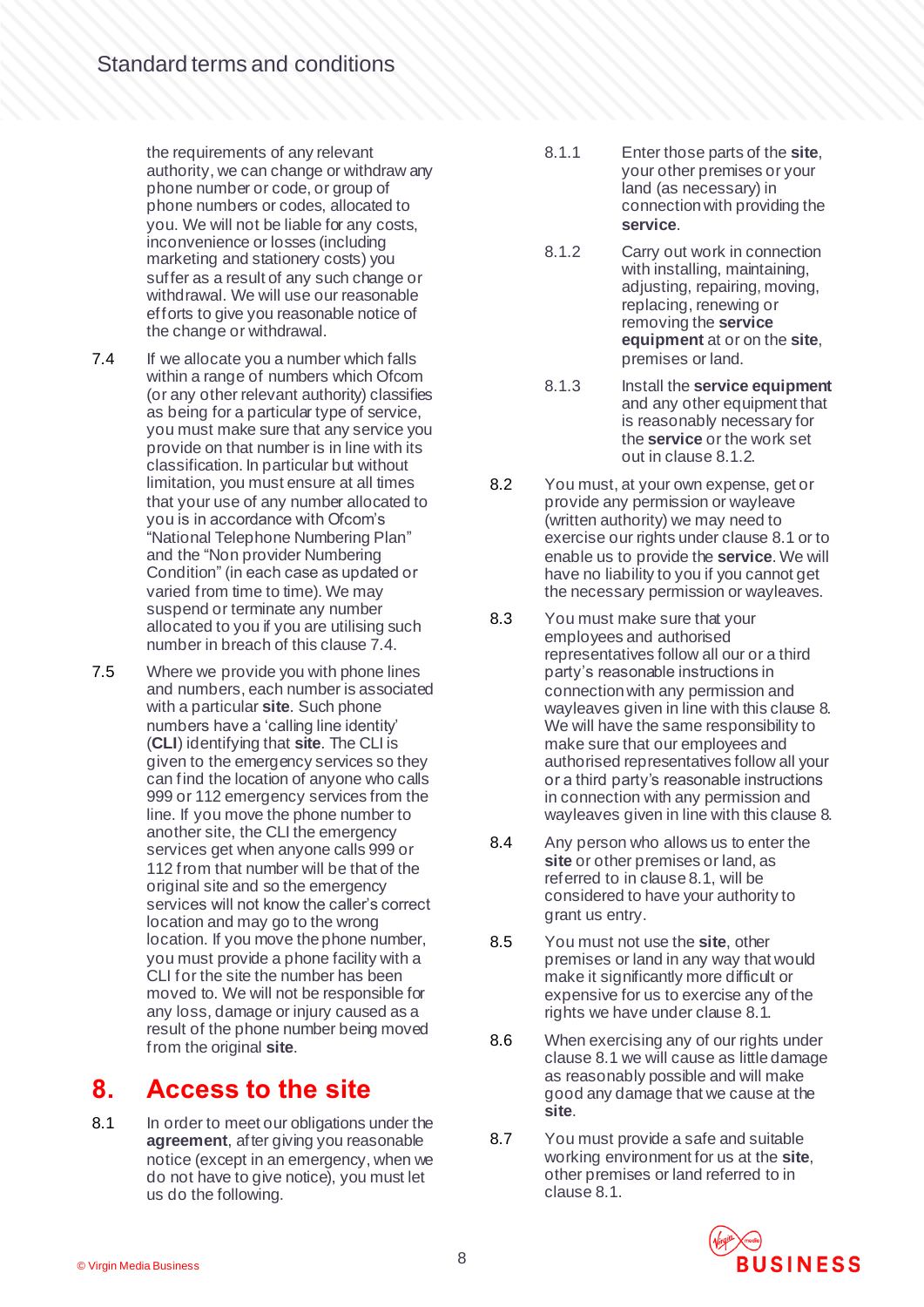- 8.8 This claus[e 8](#page-7-0) will apply for as long as necessary for us to exercise our rights to disconnect any **service equipment** and remove it from the **site**, other premises or land, even if the **agreement** has ended.
- 8.9 If the terms of any site-access agreement you have entered into with us or any of our **group companies** is inconsistent with claus[e 8.1,](#page-7-3) the terms of the siteaccess agreement will take priority.

# **9. Paying for the service**

- 9.1 Charges for the **service** are as set out in the **price guide** or as otherwise agreed in writing (including in the **order form**). All payments you owe us under the agreement must be paid in full without you deducting or withholding any amount or setting any restriction or condition.
- 9.2 You must pay our charges by the method of payment set out in the relevant invoice or **order form**. If you make a payment by a different method, we may refuse to accept it or charge an extra administration fee. If we ask you to pay by direct debit and you pay by another method, we will charge you a fee as set out in the **order form** or the **price guide**.
- <span id="page-8-0"></span>9.3 As well as our right to increase charges or make new ones under clause[s 4.3](#page-3-2) and [11.5](#page-11-0) we may also increase our charges or make new ones as set out below.
	- 9.3.1 We can make one-off charges at any time after giving you 30 days' notice in writing.
	- 9.3.2 We can increase the **rental**, and increase or introduce other recurring charges, on or after the end of the **minimum period** by giving you 30 days' written notice. However, if an increase is due to an increase in the charges we have to pay to a third-party communications operator, we can increase the charges where necessary during the **minimum period** after giving you 30 days' notice in writing.
	- 9.3.3 We can increase **call charges** by:
		- (a) giving you seven days' notice in writing or publishing the revised

**call charges** on **our website** at least seven days in advance; or

- (b) if the increase is a material detriment to you (that is, you are significantly worse off), by giving you 30 days' notice in writing or by publishing the revised **call charges** on **our website** at least 30 days in advance.
- <span id="page-8-1"></span>9.4 Within seven days of us giving notice of increased or new charges as set out in claus[e 9.3](#page-8-0) (but not for an increase under claus[e 4.3](#page-3-2) o[r 11.5](#page-11-0) or when we change our **price guide**), you can give us written notice to end the **agreement**, without paying **cancellation charges**, on the date the increased or new charge becomes effective, or at any later date you specify in your notice. If you do not give us notice within seven days, you are considered to have accepted the increased or new charge.
- 9.5 We may reduce charges at any time without giving you notice, and this would not give you the right to end the **agreement**.
- 9.6 Unless the relevant **special terms** or the **order form** states otherwise, or we have agreed otherwise in writing, we (or one of our **group companies**, acting on our behalf) will invoice charges on or after the dates set out below.
	- 9.6.1 **Connection charges** or other one-off charges – the **service start date** for the relevant **site**
	- 9.6.2 **Rental** or other recurring charges – the **service start date** and then monthly in advance (for the month ahead)
	- 9.6.3 **Call charges** monthly in arrears (for the previous month) from the **service start date**
- <span id="page-8-2"></span>9.7 Unless we have agreed otherwise in writing, you must pay us (or any of our **group companies** appointed by us) all charges within 30 days of the date of the relevant invoice.

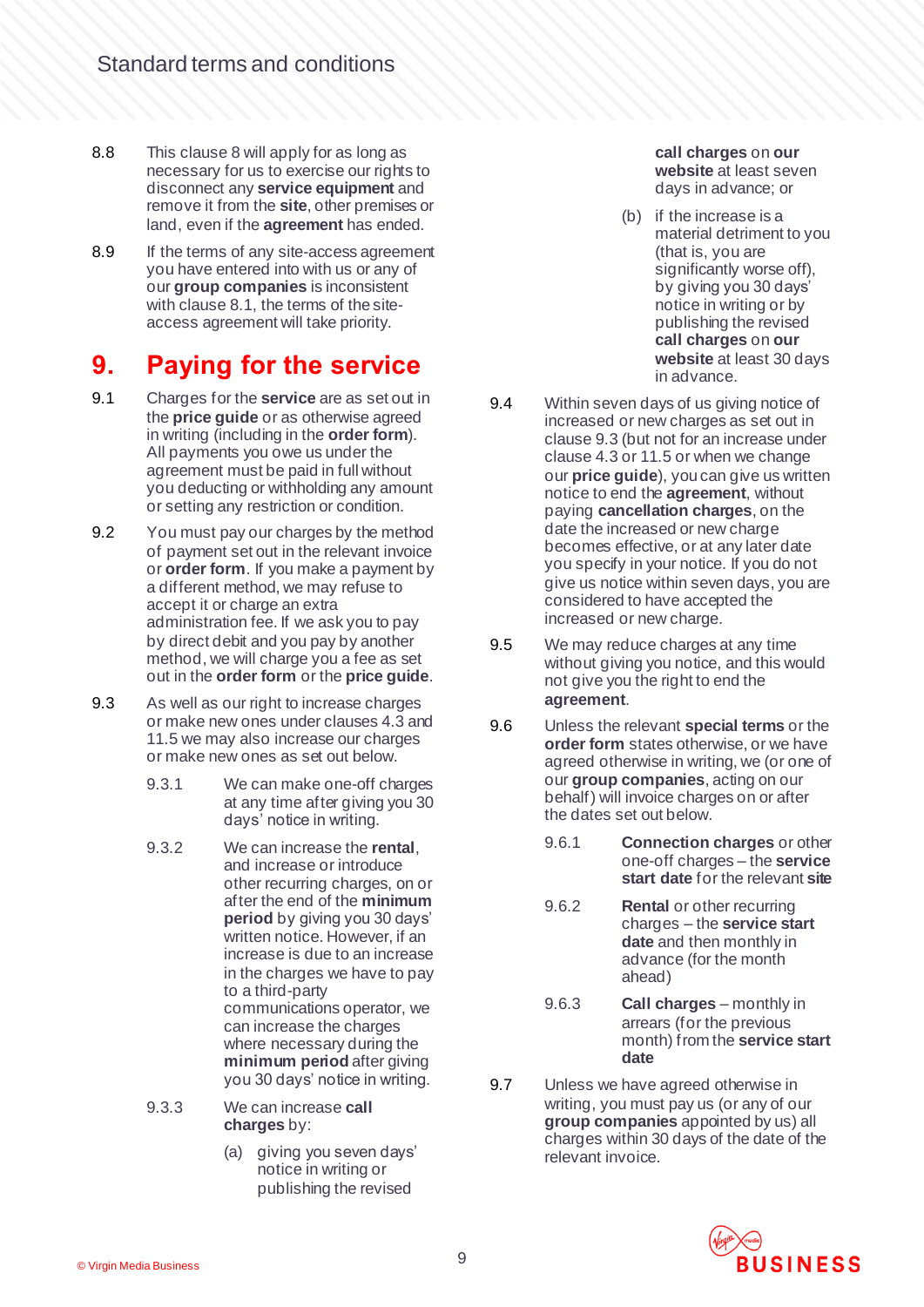- 9.8 Regardless of any other term or condition in the **agreement**, we may delay sending invoices, or bring forward the date we send invoices, to coincide with our billing cycles. The first and last invoice relating to the **service** may include charges due for more or less than one complete billing cycle depending on when the **service** starts or ends.
- 9.9 If you pay the charges by direct debit we may alter your direct debit instruction to reflect the charges for the **service** at that time. When the **agreement** ends, you will be responsible for cancelling any direct debit instruction or other payment arrangement. If you cancel any direct debit instructions in any circumstance other than when the **agreement** ends, you must tell us immediately. We may then suspend the **service** or end the **agreement** without giving notice.
- <span id="page-9-1"></span>9.10 We can carry out credit checks on you. We accept no liability for the accuracy of information we receive from creditreference agencies. If, at any time before or during the term of the **agreement**, you do not meet the standard of creditworthiness we consider to be acceptable, we can:
	- 9.10.1 immediately end all or part of the **agreement** by giving you written notice;
	- 9.10.2 require you to pay reqular instalments towards future charges;
	- 9.10.3 set limits on the charges you can owe us, and suspend the **service** from the time you reach the limits until you have paid the charges due; and
	- 9.10.4 apply any other restrictions on your right to use the service, as we consider appropriate.
- 9.11 We can charge a deposit as security for amounts that will become due to us under the **agreement**. We may use the deposit to cover any overdue charges at any time. Any deposit will not earn interest. We will refund the deposit (or remaining part of it if we use it to pay overdue charges) when the **agreement**  ends, as long as the **service equipment** (if any) is returned to us in good condition (except for fair wear and tear) and you have paid all amounts you owe us.
- 9.12 If you do not make a payment when it is due, we may, without affecting our other rights, charge you:
	- 9.12.1 a late-payment administration fee; and
	- 9.12.2 interest on the overdue amount, at 4% above Barclays Bank plc's base rate for lending, from the date the payment became due until the date it is paid in full, even if the **agreement** ends before then.
- 9.13 You must pay us all our costs and expenses (including legal costs) of collecting any overdue amounts. Our costs and expenses will continue to build up until you have paid us all amounts you owe us, even if the **agreement** ends before then.
- 9.14 All charges set out in the **agreement** do not include VAT or any other tax that applies. You must pay any such taxes we include in our invoice.
- 9.15 If at any time you do not meet any usage or take-up levels you have indicated to us (before the **agreement** started or during its term), we may, without affecting any other rights under the **agreement**, apply revised charges. Clause[s 9.4](#page-8-1)[, 21.1](#page-19-1) or [21.2](#page-19-2) will not apply to the revised charges.
- 9.16 If you ask us to delay the **service start date** or **customer promise date** for a **site**, or they are delayed because you have failed to meet your obligations under the **agreement**, you must pay any **connection charges** and **rental** that has been delayed as a direct result by the **customer promise date**, unless we have agreed otherwise with you in writing.
- <span id="page-9-0"></span>9.17 If you have to pay **cancellation charges** under clause[s 4.3](#page-3-2)[, 17.4](#page-16-0)[, 17.6](#page-16-1) an[d 22.2,](#page-20-0) they will be equal to the following.
	- 9.17.1 For ending or cancelling the **service** after the relevant **service start date**:
		- (a) all overdue charges for the **service** at the date the service is ended or cancelled; plus
		- (b) an amount equal to the **rental** for the **service** for the rest of the **minimum**

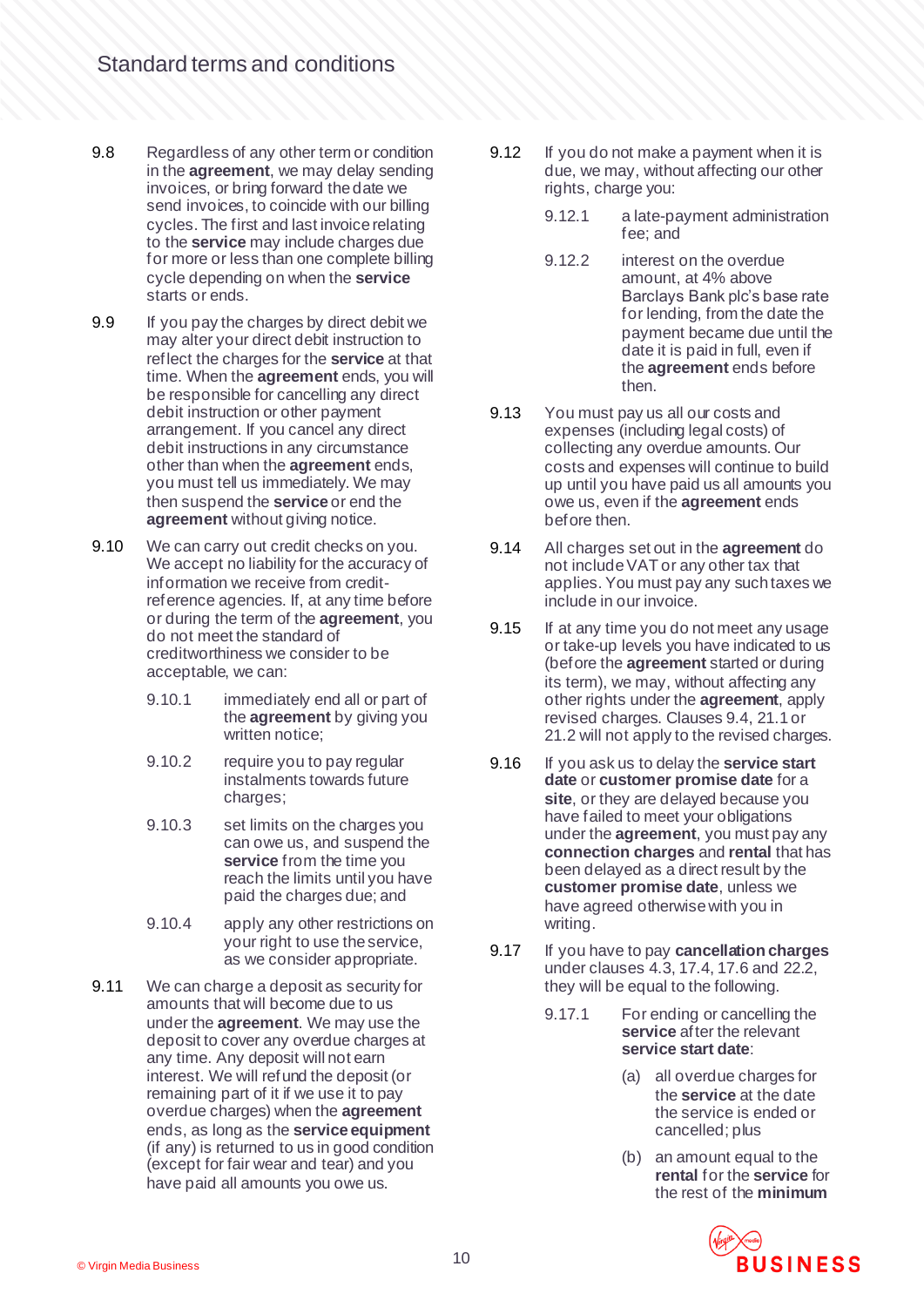**period**, less any **rental** you have already paid for that period; plus

- (c) our reasonable costs of removing, storing and decommissioning **service equipment** or any other equipment (unless we agree otherwise); plus
- (d) any other cancellation or termination charges referred to in the **special terms** for the **service**, the **price guide** or as otherwise agreed by you and us in writing.
- 9.17.2 For ending or cancelling the service before the relevant **service start date**:
	- (a) the amount referred to in the **price guide** (or as otherwise agreed by you and us in writing), which varies depending on when the service is ended or cancelled; plus
	- (b) any amount we have to pay to a third party in connection with the **service**; and
	- (c) any other cancellation or termination charges referred to in the **special terms** for the **service**, the **price guide** or as otherwise agreed by you and us in writing.
- 9.18 **Call charges** will be based on your use of the **service**, as recorded by us (not your own records).
- 9.19 When we change the **service**, after you have asked us to, we aim to reflect the effect of the change in the next invoice we send you. If this is not possible, we will try to make sure the effect will be shown no later than the third invoice after the change. If you have any questions about your invoice, or think that it is wrong, we will try to correct any mistakes we find no later than the third invoice after you contact us.
- 9.20 If you ask us to carry out any work at a time which is not entirely during a

**working day**, you must pay our charges for the work, calculated at our standard hourly rate at the time, as set out in the **price guide** or otherwise communicated to you.

- 9.21 If you ask us to carry out billing administration work (including changing how and when we invoice you and providing extra invoice details, reports or copies of bills) and we agree to your request, you must pay our charges for the work, as set out in the **price guide** or specified by us.
- 9.22 If, as part of the **service**, we provide you with an electronic invoice, we may charge you for providing a paper invoice, as set out in the **order form** or in the **price guide**.

#### <span id="page-10-0"></span>**10. Service levels**

- 10.1 When providing the **service**, we will use the reasonable skill and care expected of a competent electronic communications service provider. However, it is practically impossible to provide the **service** entirely free of faults, and we do not guarantee to do so.
- 10.2 We will meet our obligations set out in the **service level agreement**. If we fail to meet those obligations we will be liable to you as set out in the **service level agreement** but not otherwise. If we fail to meet any service levels set out in the **service level agreement**, you may be entitled to claim **service credits**. These would be calculated in the way set out in the **service level agreement**. **Service credits**, if any, are your only financial remedy if we fail to meet service levels.
- 10.3 **Service credits** will not be available to you if our failure to meet any service levels is a result of:
	- 10.3.1 us suspending or ending the **agreement** under clause [11.4,](#page-11-1) [16](#page-15-0) o[r 17;](#page-15-1)
	- 10.3.2 any circumstances beyond our control, as described in claus[e 20;](#page-19-0) or
	- 10.3.3 anything you have done, or have failed to do properly.

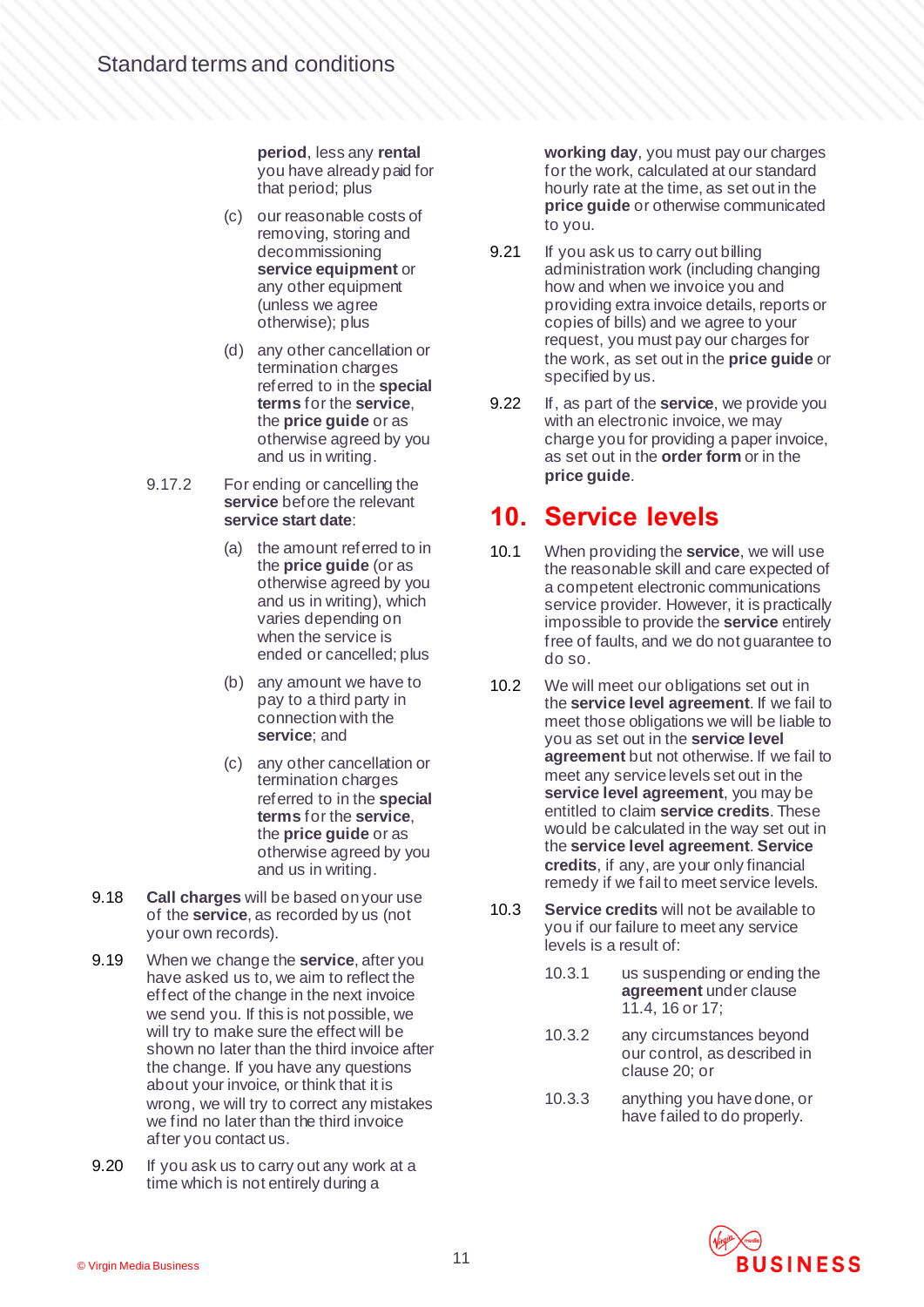## <span id="page-11-5"></span>**11. Using the service**

- <span id="page-11-2"></span>11.1 You must not re-sell the **service** or **service equipment** or any part of them without our permission in writing.
- <span id="page-11-3"></span>11.2 You must only use the **service** and **service equipment** in line with:
	- 11.2.1 any conditions and instructions we give you in writing from time to time; and
	- 11.2.2 any relevant **laws**.
- <span id="page-11-4"></span>11.3 You must not use the **service**:
	- 11.3.1 to send or receive any communications if doing so would be an offence under section 127(a) of the Communications Act 2003;
	- 11.3.2 in any way that goes against our acceptable use policy as specified in the **special terms**;
	- 11.3.3 to infringe (break, limit or undermine) the legal rights of any person (including copyright and rights of privacy or confidentiality); or
	- 11.3.4 in any way that breaks the **law**.
- <span id="page-11-1"></span>11.4 If you break clause[s 11.1](#page-11-2)[, 11.2](#page-11-3) o[r 11.3](#page-11-4), we may immediately suspend the **service** or end the **agreement** once we have told you that we will do this. You must indemnify us against any liabilities, claims, damages, losses and proceedings arising out of or in connection with any use of the **service** that breaks the **law**or this claus[e 11.](#page-11-5)
- <span id="page-11-0"></span>11.5 You must not change the settings of the **service equipment** or use the **service** in excess of any capacity or other restriction under the **agreement** or otherwise agreed in writing. If you break this clause [11.5,](#page-11-0) we may, without affecting our other rights, increase the charges as we reasonably think fit. Claus[e 9.4](#page-8-1) will not apply to such an increase in charges.
- <span id="page-11-6"></span>11.6 We may give you a password (which may be a code, PIN number, user ID, account number, smart card or other security device), to allow you to use the **service**. You must keep the password safe and confidential, and tell us immediately if anyone else finds it out. You must not

copy or try to copy any smart card or other security device. We can change the password without giving you notice. If we think you have broken this claus[e 11.6](#page-11-6), we can cancel the password or end the **agreement** (or both).

- 11.7 We may (but do not have to) agree to any request you make to alter a password. You may need to pay a charge for this.
- 11.8 If you need to open an account with us in connection with the **service**, you must complete the registration process by giving us complete and accurate information we ask for at any time.
- 11.9 You are responsible for the use of the **service** (whether by you or by any other person, even without your permission), including all charges that arise and any use that breaks the **agreement**.

#### **12. Intellectual property rights**

- <span id="page-11-7"></span>12.1 If, as a result of any service we provide to you, we or any of our employees or agents create any **materials**, we will own all legal and beneficial rights to them. This includes **intellectual property rights**. If we provide **materials** to help you use the **service**, we will grant you a non-exclusive licence to use the **materials** for that purpose only. You cannot transfer the licence.
- <span id="page-11-8"></span>12.2 **Intellectual property rights** in all software (in whatever form) we provide you with in connection with the **service** or **service equipment** will remain our property, or the property of the person who has granted us a licence for that software (our licensor). We will grant you a non-exclusive licence to use the software for the purpose of using the **service** or **service equipment** and for no other purpose. You cannot transfer the licence.

You agree to keep to our licensor's terms and conditions relating to your use of the software.

- 12.3 You must:
	- 12.3.1 treat the **materials** described in claus[e 12.1](#page-11-7) and software referred to in claus[e 12.2](#page-11-8) as confidential information, as defined in claus[e 24;](#page-21-0)

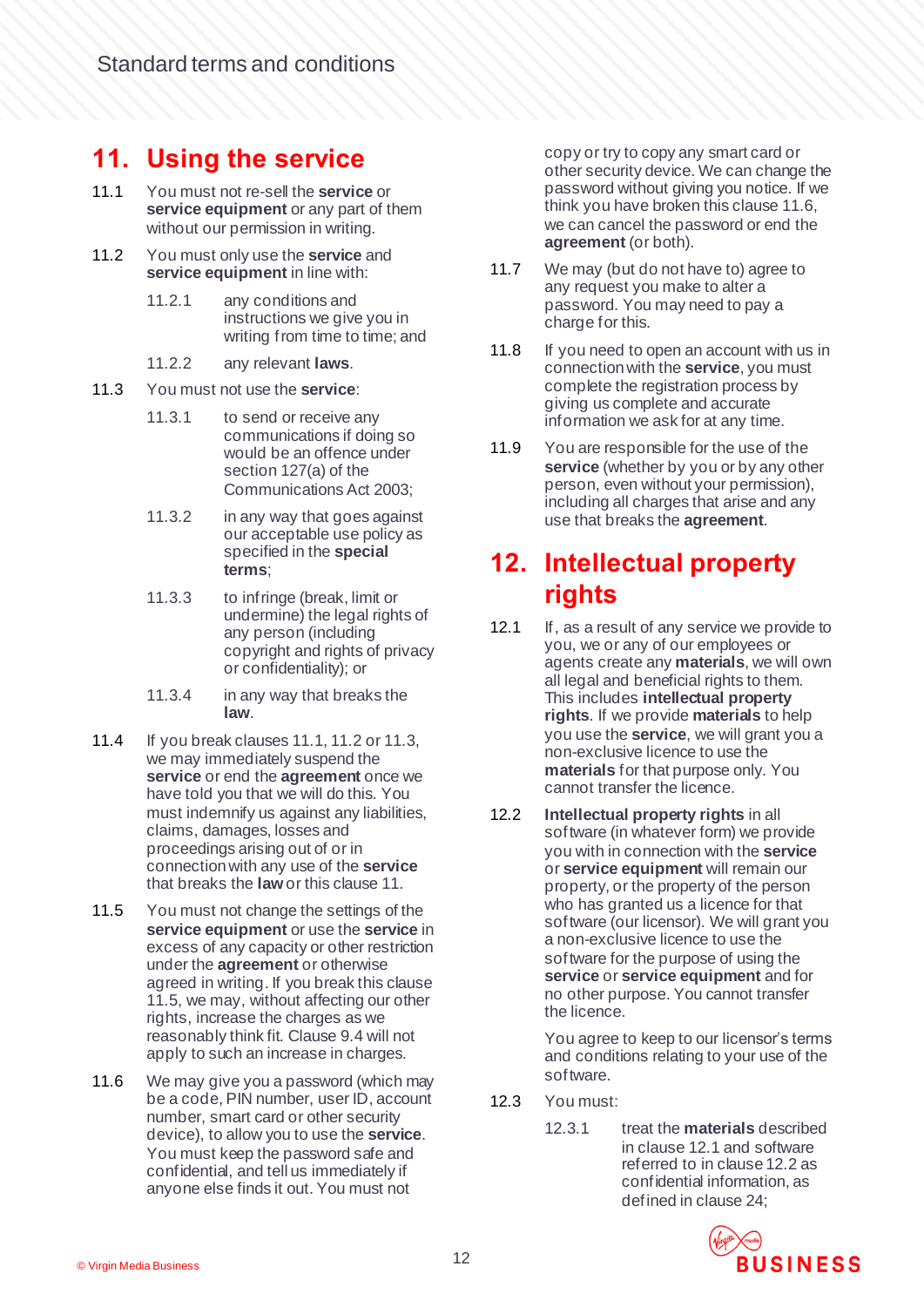- 12.3.2 keep to claus[e 24](#page-21-0) in connection with any **materials** and software; and
- 12.3.3 when the **agreement** ends, for whatever reason. immediately return all copies of the **materials** and software to us and delete any copies from any computer, word processor or other storage device you have control over.
- 12.4 You must not:
	- 12.4.1 reproduce the software, except for archiving or backup purposes (and in those circumstances you must make sure that each copy contains all of the original software's proprietary notices);
	- 12.4.2 adapt, modify, translate, reverse engineer, decompile, alter or otherwise tamper or interfere with the software (except where the **law** allows this); or
	- 12.4.3 create work derived from or based on any of the software or any document accompanying it.
- <span id="page-12-1"></span>12.5 Except where claus[e 12.7](#page-12-0) applies, we will indemnify you against any damages (including costs) awarded against you or agreed to be paid to a third party in connection with any claim or action against you as a result of the **service** infringing the **intellectual property rights** of a third party (an intellectual property rights claim against you), as long as you do the following.
	- 12.5.1 Give us notice of any such claim or action as soon as possible after you become aware of it (and in any event no later than seven days after becoming aware of it).
	- 12.5.2 Give us, and only us, authority to defend the claim or action, and at no time admit liability or otherwise try to settle the claim or action (unless we have given you written instructions to do so).
	- 12.5.3 Follow our reasonable instructions and give us any

help we may reasonably need with the defence, including completing and filing court papers and providing relevant documents.

- 12.6 We will refund reasonable costs you have to pay in order to keep to clause [12.5.](#page-12-1)
- <span id="page-12-0"></span>12.7 We will have no liability to you in connection with an intellectual property rights claim against you if it has resulted from:
	- 12.7.1 your negligence or misconduct;
	- 12.7.2 you failing to meet any of your obligations under the **agreement**;
	- 12.7.3 you combining, operating or using the **service** or the **service equipment** with services, content, designs, specifications, software, devices or equipment we have not supplied or authorised;
	- 12.7.4 you using the **service** or the **service equipment** for a purpose other than that which the **service** or the **service equipment** were provided for;
	- 12.7.5 any alteration or adjustment to the **service** or the **service equipment** if the alteration or adjustment was not made or authorised by us; or
	- 12.7.6 you breaking the **law**.
- <span id="page-12-2"></span>12.8 If there is an intellectual property rights claim against you, we will be entitled, at our own expense, to:
	- 12.8.1 gain the right for you to continue using the **service**; or
	- 12.8.2 alter or adjust the **service** so it no longer infringes the third party's **intellectual property rights**, as long as the alteration or adjustment does not significantly reduce the effectiveness or performance of the **service**; or
	- 12.8.3 replace the **service** or particular services with substitutes that do not infringe the third party's **intellectual**

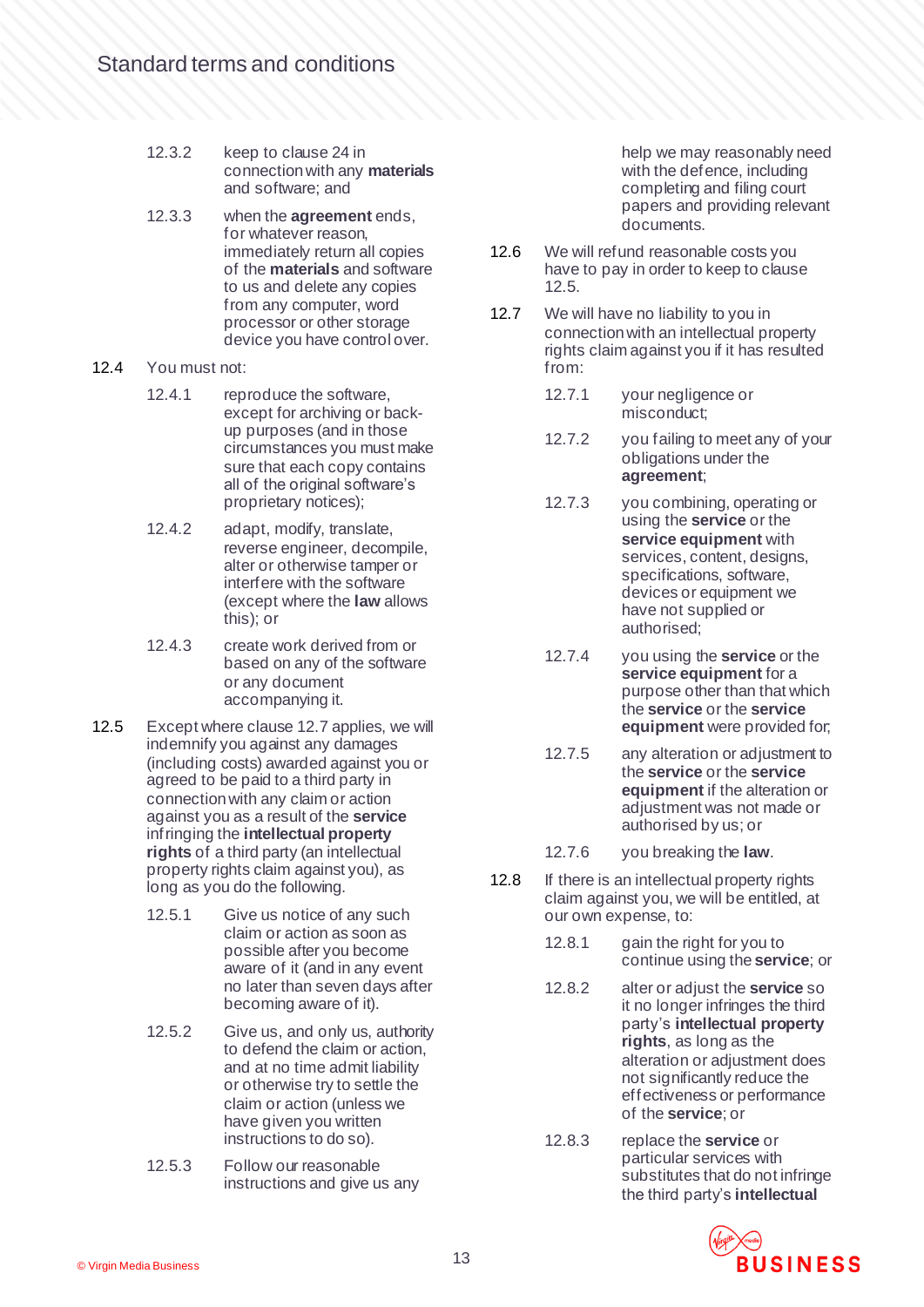**property rights**, as long as the substitutes do not significantly reduce the effectiveness or performance of the **service**.

- 12.9 If we reasonably believe that we cannot exercise any of the options set out in claus[e 12.8,](#page-12-2) we will be entitled to end the **agreement** by giving you 30 days' notice in writing.
- <span id="page-13-0"></span>12.10 You must indemnify us against any damages (including costs) awarded against us or which we agree to pay in connection with any claim or action against us as a result of the **service** infringing the **intellectual property rights** of a third party (an intellectual property rights claim against us) if that claim or action arose from:
	- 12.10.1 work we carried out in line with instructions or specifications you gave us; or
	- 12.10.2 you connecting or using your own apparatus (except **purchased equipment**) with the **service**.
- <span id="page-13-1"></span>12.11 We will contact you within seven days of us becoming aware of an intellectual property rights claim against us which you are liable for under claus[e 12.10,](#page-13-0) and we will:
	- 12.11.1 not admit anything relating to the intellectual property rights claim against us;
	- 12.11.2 allow you to conduct or settle all negotiations and proceedings, as long as you provide us with reasonable security for all associated costs and damages; and
	- 12.11.3 give you all reasonable help in handling the intellectual property rights claim against us.
- 12.12 You must refund reasonable costs we have to pay in order to keep to clause [12.11.](#page-13-1)
- 12.13 The **service** may involve software, services, technical information, training materials or other technical data which the United States of America Export Control Regulations, or the **laws** or regulations of another country, apply to. You must not download or export the

software, or any underlying information or technology except in keeping with all United States **laws** and other **laws** that apply.

# **13. Preventing bribery**

13.1 You and we must not pay, offer, promise to pay or authorise the payment of any money or other advantage which breaks anti-corruption **laws**, including the UK Bribery Act 2010, the US Foreign Corrupt Practices Act 1977 and any **laws** intended to bring into force the OECD Convention on Combating Bribery of Foreign Public Officials in International Business Transactions. Also, you and we must not take any action that would cause either of us to break anticorruption **laws**.

#### **14. Maintenance**

- 14.1 We are responsible for repairing and maintaining our **communications network**, the **service equipment** and the **service**, and will provide a facility for your authorised staff to report faults. When you report a fault we will use our reasonable efforts to restore the **service**.
- 14.2 We can charge, and you must pay, a service fee (at our charging rates at that time) if any repair or maintenance work is needed because of:
	- 14.2.1 you misusing, neglecting or damaging the **service equipment**, **purchased equipment** or the **service**;
	- 14.2.2 a power failure;
	- 14.2.3 you accidentally or intentionally disconnecting the **service equipment**, **purchased equipment** or the **service**;
	- 14.2.4 you failing to keep to any part of the **agreement**; or
	- 14.2.5 a fault in, or other problem associated with, your own equipment or any electronic communications system not run by us.
- 14.3 If you do not allow us to attend the **site** on any agreed date to repair or maintain the **service equipment** or the **service**, we may charge you a call-out fee.

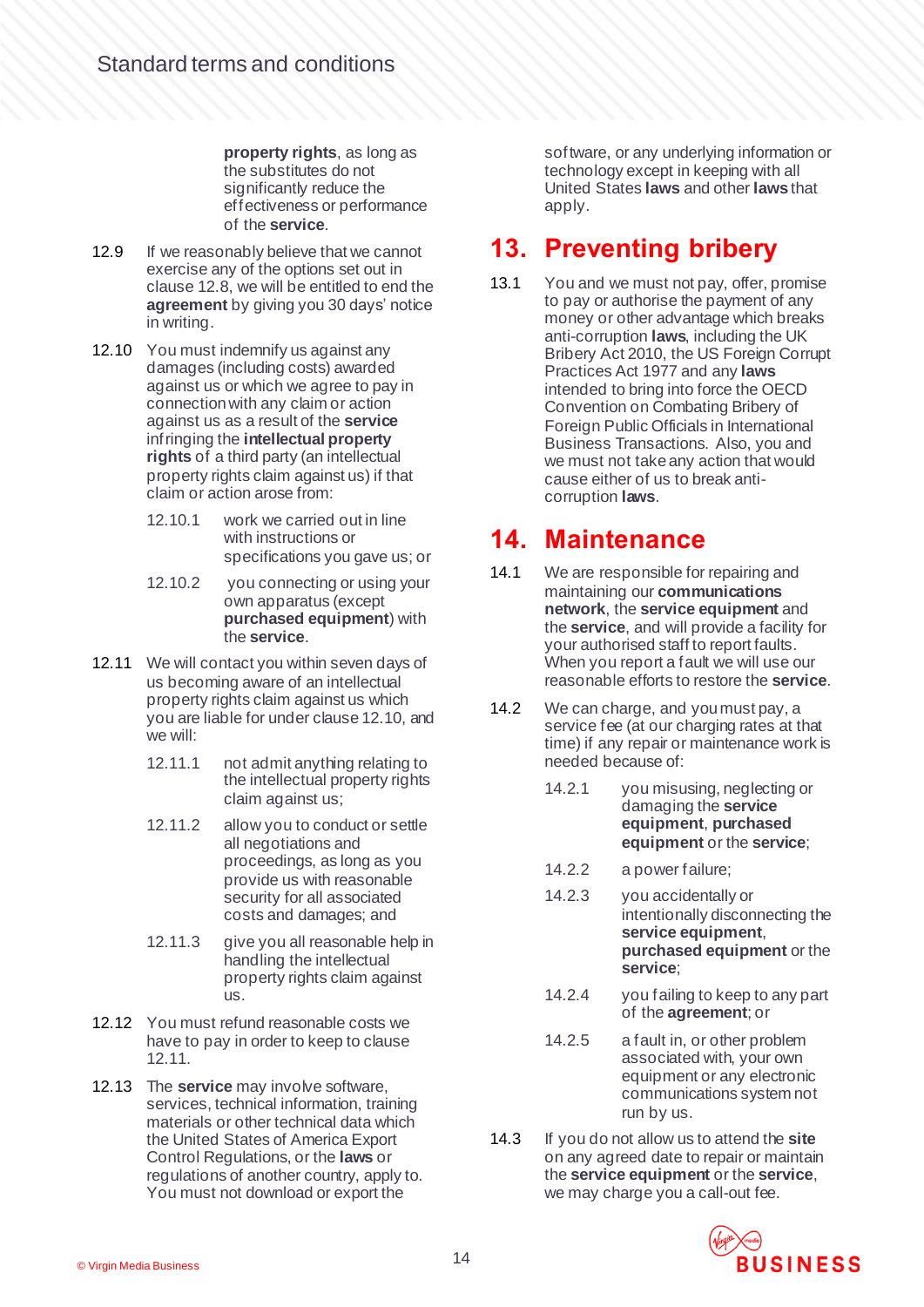## <span id="page-14-5"></span>**15. Limits of liability**

- <span id="page-14-3"></span>15.1 Nothing in the **agreement** will limit or exclude your or our liability for:
	- 15.1.1 fraud or fraudulent misrepresentation;
	- 15.1.2 death or personal injury resulting from your or our own negligence (as defined in section 1 of the Unfair Contract Terms Act 1977);
	- 15.1.3 not meeting the requirements of section 12 of the Sale of Goods Act 1979; or
	- 15.1.4 matters which cannot, by **law**, be restricted or excluded.
- 15.2 Except where the **agreement** states otherwise, all warranties, guarantees, assurances, conditions, undertakings and terms (whether expressed or implied) relating to the **service**, **service equipment** or **purchased equipment** (including any software used in them), are excluded to the fullest extent allowed by **law**. Where we are allowed to do so, we will pass on to you any manufacturer's warranty for the **purchased equipment**.
- 15.3 Except as set out in clause[s 15.4](#page-14-0) and [15.5](#page-14-1)[15.6,](#page-14-2) we accept liability for direct physical damage to your property and the **site** only if the damage arises solely and directly from our negligence or the negligence of our employees, agents or contractors acting in the course of their employment.
- <span id="page-14-0"></span>15.4 Except in connection with indemnifying us for any amounts under clause[s 4.14,](#page-5-0) [11.4](#page-11-1) or [12.10,](#page-13-0) and except where clause [15.1](#page-14-3) applies, during any agreement year (the 12-month period starting on the date of the **agreement** and each anniversary of it) your or our total liability to the other (except for your liability to pay our charges), whatever the type of claim (including in respect of contract, negligence or otherwise), for that agreement year will be limited to:
	- 15.4.1 125% of the total charges you have paid us during that agreement year; or
	- 15.4.2 £100,000;

whichever is more.

- <span id="page-14-1"></span>15.5 Despite the above, you and we will not have any liability (except under clause [15.1](#page-14-3) and except for your liability to pay our charges) arising out of or in connection with the **agreement**, for the following.
	- 15.5.1 Any direct or indirect loss of or damage to:
		- (a) business, production, working time, data or expected savings; or
		- (b) goodwill, opportunity or contracts; or
		- (c) revenue; or
		- (d) profits;

whether or not that loss or damage could have been anticipated.

- 15.5.2 Any direct or indirect loss or damage arising from:
	- (a) data being destroyed or corrupted; or
	- (b) business interruption; or
	- (c) increased staff time; or
	- (d) wasted expense; or
	- (e) liability to third parties;

whether or not that loss or damage could have been anticipated.

- 15.5.3 Any indirect, special or consequential loss or damage, whether or not that loss or damage could have been anticipated.
- <span id="page-14-2"></span>15.6 If a number of claims give rise to what is essentially the same loss, they will be considered together as only one claim under the **agreement**.
- <span id="page-14-4"></span>15.7 Unless the relevant **special terms** state otherwise, clause[s 15.1](#page-14-3) t[o 15.7](#page-14-4) set out your and our entire liability to the other in connection with the **agreement**.
- 15.8 You agree that the limits of our liability under the **agreement** are reasonable.
- 15.9 This claus[e 15](#page-14-5) will stay in force after the **agreement** ends for any reason.

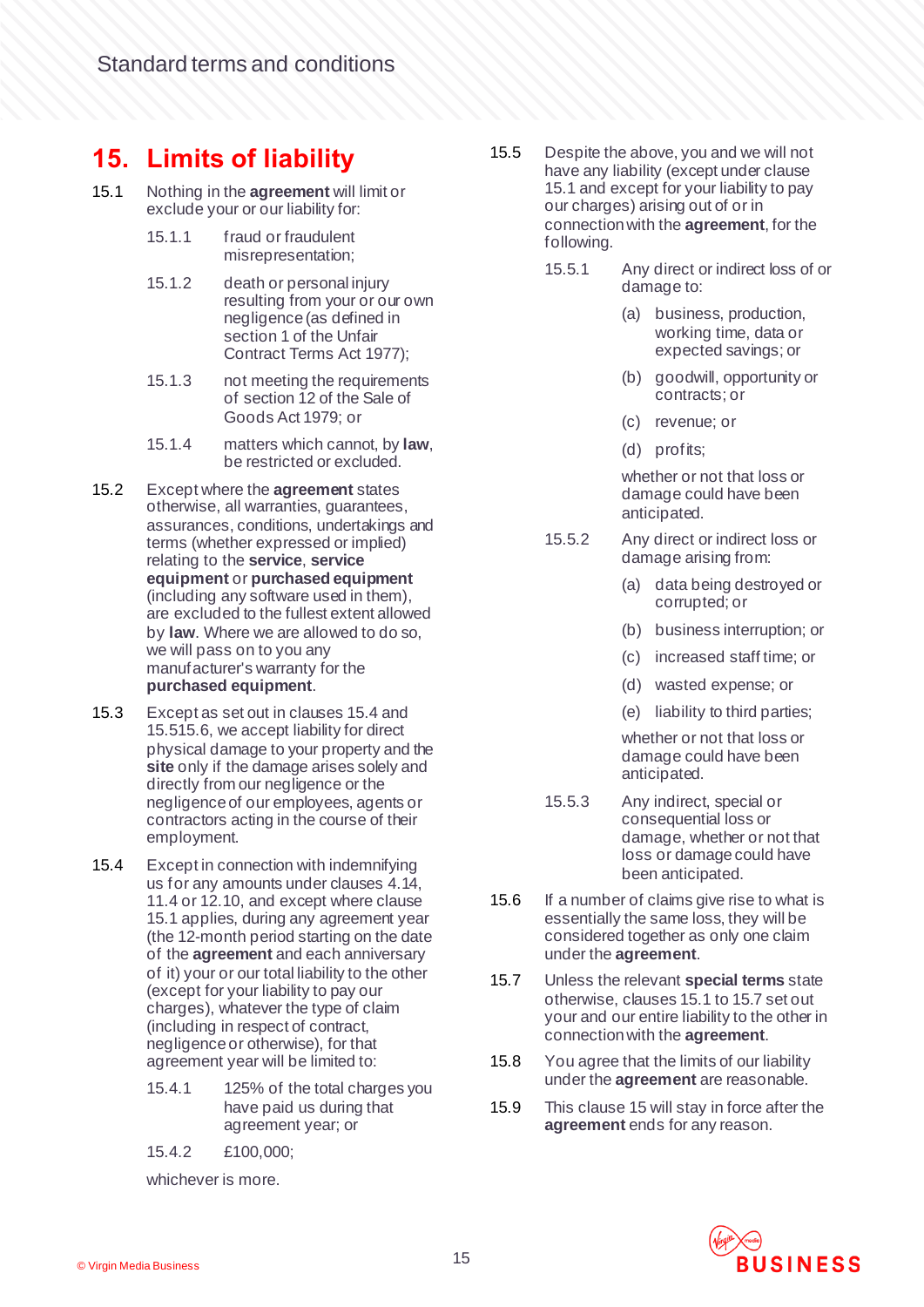#### <span id="page-15-0"></span>**16. Suspending the service**

- <span id="page-15-2"></span>16.1 We can suspend all or part of the **service**:
	- 16.1.1 if you fail to make any payment to us when it becomes due;
	- 16.1.2 if we have good reason to suspect that you may have committed, or may be committing, any fraud against us;
	- 16.1.3 if you have broken the **agreement**; or
	- 16.1.4 in any circumstance where we are entitled to end the **agreement**.
- 16.2 In an emergency, we can suspend all or part of the **service** in order to provide or protect a service to a hospital or other emergency organisation or essential service.
- 16.3 We can temporarily suspend all or part of the **service** in order to:
	- 16.3.1 change the technical specification of the **service**;
	- 16.3.2 carry out repairs, maintenance work or improvements; or
	- 16.3.3 prevent injury to people or damage to property.
- <span id="page-15-3"></span>16.4 We can suspend all or part of the **service**, or take any other action we reasonably believe is necessary, to keep to any instructions issued by the Government, a regulatory authority, an emergency service or other relevant authority.
- 16.5 Except in an emergency or where we suspect you have committed or may be committing fraud against us, if we are going to suspend all or part of the **service** we will give you as much notice as is reasonably possible. You will have no claim against us for suspending all or part of the **service** under clause[s 16.1](#page-15-2) to [16.4.](#page-15-3) If we exercise our right to suspend all or part of the **service**, this will not affect our right to end the **agreement**.
- 16.6 If we suspend all or part of the **service** because you have failed to make any

payment due to us, you will continue to be liable for (and must continue to pay) our charges during the period of the suspension. You must also refund our reasonable costs and expenses involved in suspending the **service** and all overdue amounts you owe us under the **agreement**.

If we agree to start providing the **service** again, you must pay our reasonable charges of doing so, and any reasonable deposit we ask for.

## <span id="page-15-1"></span>**17. Ending the agreement**

- 17.1 Without affecting any other rights we have to end the **agreement** (whether set out in other parts of this **agreement** or otherwise), we may end the **agreement** immediately, by giving you written notice, if any of the following has happened.
	- 17.1.1 You have failed to meet a material obligation (a significant requirement) of the **agreement** and the matter cannot be put right.
	- 17.1.2 You have failed to meet a material obligation of the **agreement** and the matter could have been put right but you failed to do so within 30 days of us instructing you to.
	- 17.1.3 You have:
		- (a) had a liquidator, administrative receiver, administrator, receiver, bankruptcy trustee or similar officer appointed over all or some of your assets or business (other than for the purposes of a genuine amalgamation, reorganisation or reconstruction);
		- (b) entered into an arrangement with your creditors; or
		- (c) become unable to pay your debts, as described in section 123 of the Insolvency Act 1986.
	- 17.1.4 Any licence, permission or other approval you or we need to connect to our **communications network** or

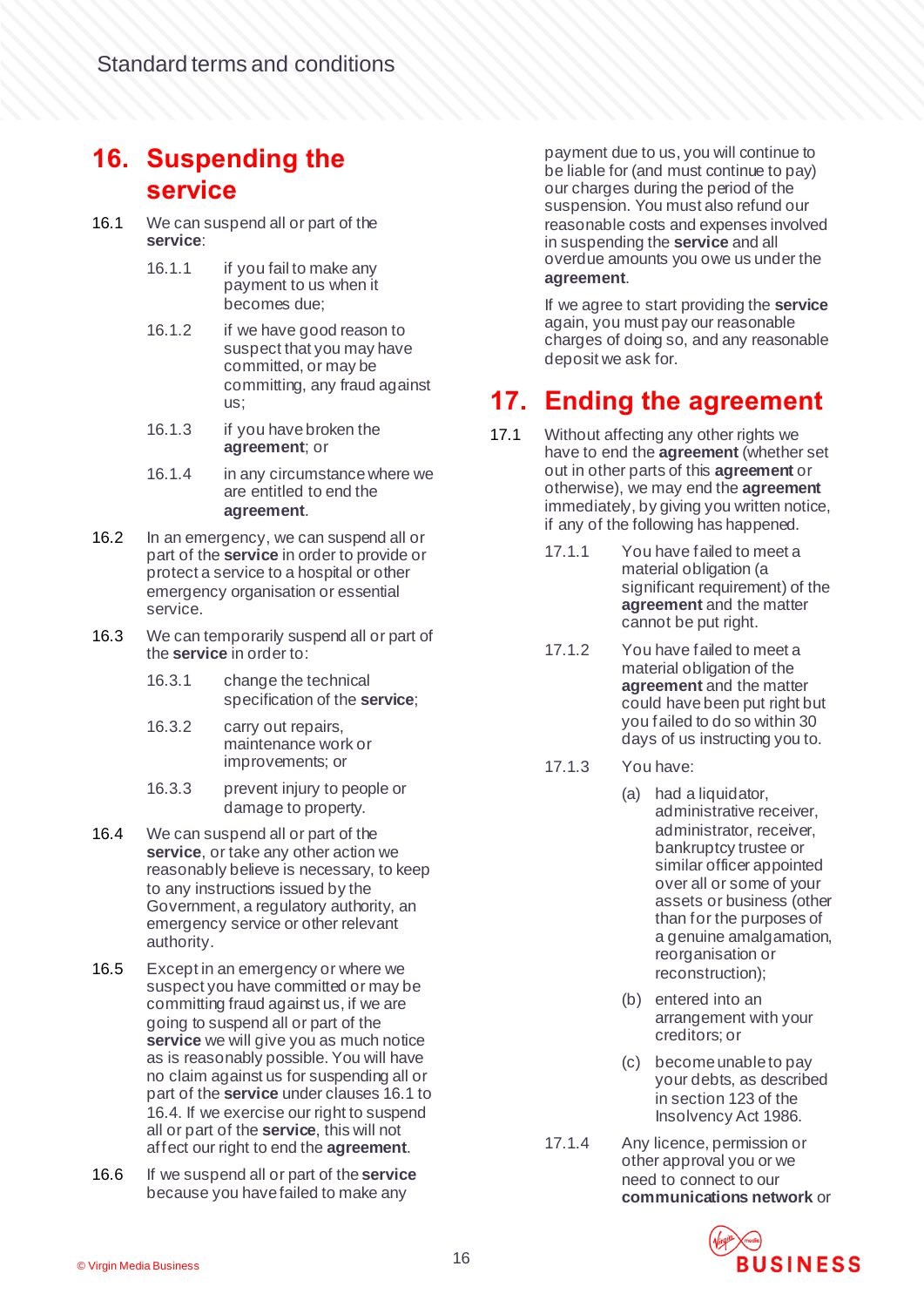provide the **service** has ended, been withdrawn, been restricted or has stopped being valid, and has not been immediately replaced by a new licence, permission or approval giving you or us the necessary rights.

- 17.1.5 The details you gave us to enable us to provide the **service** were significantly wrong or incomplete.
- 17.1.6 You have broken or may be breaking, or we reasonably believe that you have broken or may be breaking, any **law** in connection with the **service**.
- 17.1.7 You have committed or may be committing, or we reasonably believe that you have committed or may be committing, any fraud against us.
- 17.1.8 All or part of any contract between us and another provider of telecommunications services ends and this affects the provision of the **service**.
- <span id="page-16-2"></span>17.2 You may end the **agreement** immediately, by giving us written notice, if any of the following have happened.
	- 17.2.1 We have failed to meet a material obligation of the **agreement** and the matter cannot be put right.
	- 17.2.2 We have failed to meet a material obligation of the **agreement** and the matter could have been put right but we failed to do so within 30 days of you instructing us to.
	- 17.2.3 We have:
		- (a) had a liquidator, administrative receiver, administrator or receiver appointed over all or some of our assets or business (other than for the purposes of a genuine amalgamation, reorganisation or reconstruction);
- (b) entered into an arrangement with our creditors; or
- (c) become unable to pay our debts, as described in section 123 of the Insolvency Act 1986.
- 17.3 If you end the **agreement** under clause [17.2](#page-16-2) you must send written notice of this to us at the address set out in clause [23.1.](#page-21-1)
- <span id="page-16-0"></span>17.4 Despite clause [3.2](#page-3-3), you can end the **agreement** before the end of the **minimum period**, for any reason, by giving us written notice. If you do this you must pay our **cancellation charges** as set out in claus[e 9.17.](#page-9-0) You must send this notice to us by filling in the online form on the Contact Us page of **our website** or any other web portal address we give you in writing.

Our ceases team will send you an email to confirm we have received your request. They will then send you a notice to confirm the relevant details, including the cancellation charges that you must pay us.

- 17.5 When the **agreement** ends, any licence we have granted you will also end immediately. You must immediately stop using the **service** and pay us all amounts you owe us in connection with the **service**.
- <span id="page-16-1"></span>17.6 If we end the **agreement** because you have not met your obligations under it, you must pay our **cancellation charges** in line with claus[e 9.17.](#page-9-0) We will send you an invoice when the **agreement** ends, and you must pay that invoice in line with claus[e 9.7.](#page-8-2) We do not have to refund any charges you have paid in advance.
- 17.7 When the **agreement** ends you must allow us to remove the **service equipment**. If you cause a delay in us removing the **service equipment**, we can continue to charge you until such removal is completed, and you must pay those charges and any extra costs and expenses arising as a result of the delay.
- 17.8 The right to end the **agreement** will not affect any rights, obligations or liabilities that arose before the **agreement** ended.

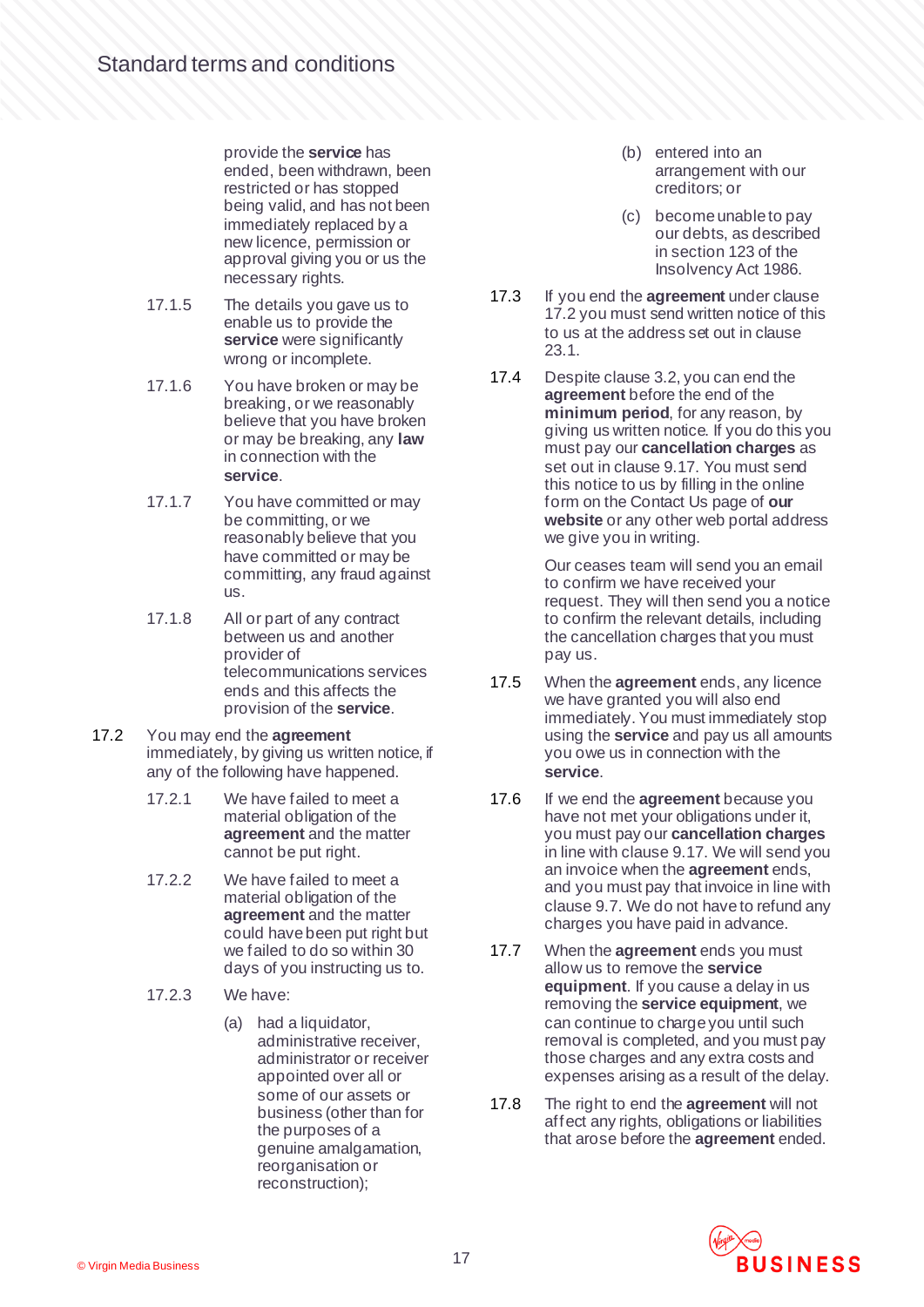#### <span id="page-17-4"></span>**18. Broadband Speeds Code**

- <span id="page-17-1"></span>18.1 The terms set out in this claus[e 18](#page-17-4) shall only apply if you are:
	- 18.1.1 a new customer that purchases new **qualifying services** from us on or after 28 February 2019; or
	- 18.1.2 an existing customer that:
		- (a) purchases a new **qualifying service**;
		- (b) changes an existing **qualifying service** to a new speed tier (whether higher or lower) of such **qualifying service** for a new **minimum period**; or
		- (c) renews your existing **qualifying service** for a new **minimum period**,

in each case, on or after 28 February 2019.

#### (a **qualifying customer**)

The provisions of this claus[e 18](#page-17-4), and any rights set out herein, shall not apply to any customer, product or service other than a **qualifying customer** in respect of a **qualifying service**.

- <span id="page-17-2"></span>18.2 For the purposes of this claus[e 18,](#page-17-4) **qualifying service** shall mean any broadband service provided by us:
	- 18.2.1 including (but not limited to) our Essential Broadband or Voom Fibre products (or their successors or replacements from time to time); but
	- 18.2.2 excluding any other service or product (including but not limited to any leased line, dedicated internet access, high capacity service, WiFi or mobile product provided by us or a third party, or their successor or replacement products from time to time).
- <span id="page-17-0"></span>18.3 If you are a **qualifying customer**, we will try to ensure that the minimum download speed achieved by your **qualifying service** (your **actual download speed**) shall not fall below your **minimum guaranteed download speed** during the

**minimum period** for such **qualifying service**. For the purposes of this clause [18,](#page-17-4) **minimum guaranteed download speed** shall mean a download speed equal to fifty percent (50%) of the advertised download speed of the relevant **qualifying service** as at the date this **agreement** comes into force, as advised to you by us on or before the date you submit your signed **order form** to us

- 18.4 The **actual download speed** achieved by your **qualifying service(s)** at any given time is determined by us by measuring the download speed delivered by the **qualifying service** to the **service equipment**. The download speed actually achieved by any device or **your apparatus** connected beyond the **service equipment** may vary and is affected by a variety of factors (further details regarding factors affecting download speed beyond our **service equipment** is available on our **website**). We shall have no liability to you under the **agreement** or this claus[e 18](#page-17-4) if the **actual download speed** of the **qualifying service(s)** falls below the **minimum guaranteed download speed** at any point beyond the **service equipment**.
- 18.5 We shall have no liability under this **agreement** if the **actual download speed** falls below the **minimum guaranteed download speed** as a result of:
	- 18.5.1 an outage to the **qualifying service(s)**;
	- 18.5.2 any disruption to the to the **qualifying service** as a result of any planned maintenance where we have notified you of such maintenance in advance; or
	- 18.5.3 any act, omission, failure or breach by you (whether direct or indirect.

You must also keep the **service equipment** plugged in, switched on and set to enable us to obtain traffic speed information from it to enable us to diagnose any **speed fault**.

<span id="page-17-3"></span>18.6 If you consider you have an issue with your **actual download speed**, you must notify our customer care team by telephone as soon as possible at the

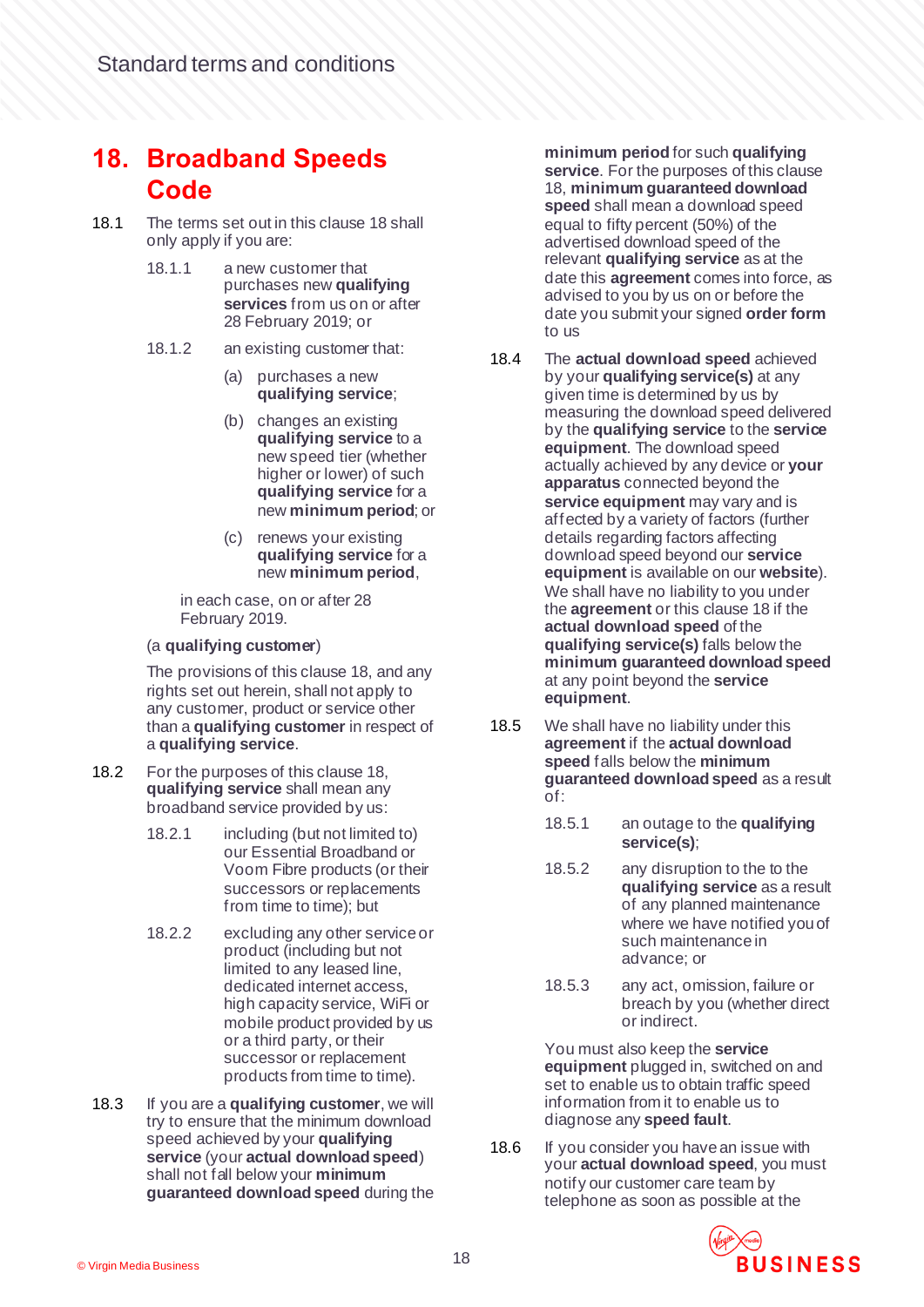details set out on our website (as updated from time to time). If we are unable to resolve your issues on the telephone, we will begin remotely monitoring your **actual download speed**, beginning on the day after you first notify us of the issue (**speed monitoring**).

- <span id="page-18-4"></span>18.7 A **speed fault** will have occurred if our **speed monitoring** demonstrates that your **actual download speed** fell below your **minimum guaranteed download speed** at any time on three (3) consecutive days (whether continuously or intermittently during each day) during the **speed monitoring** period.
- 18.8 We shall notify you of the results of our **speed monitoring** as soon as possible after the test period has finished and confirm either:
	- 18.8.1 a **speed fault** has occurred, in which case the provisions of clause[s 18.9](#page-18-2) t[o 18.14](#page-19-3) shall apply; or
	- 18.8.2 no **speed fault** occurred during the **speed monitoring** period, in which case we shall have no further liability to you under this **agreement** in respect of the reported issue.
- <span id="page-18-2"></span>18.9 If a **speed fault** has occurred we shall attempt to rectify it within thirty (30) days of the date you first notified us of the problem by telephone (the **fix period**). We may extend or delay the **fix period** by a reasonable amount of time at any time by giving you notice in writing if there is any delay in repairing or resolving the **speed fault** caused by circumstances beyond our reasonable control (including but not limited to where you cancel an engineer visit or miss an agreed appointment, or other exceptional circumstances beyond our control which lead to a technical inability to resolve the **speed fault**).
- <span id="page-18-3"></span>18.10 At the end of the **fix period**, we shall notify you in writing (the **outcome notice**) confirming that we have either:
	- 18.10.1 resolved the **speed fault**, in which case we shall have no further liability to you in respect of such **speed fault**; or
- 18.10.2 been unable to resolve the **speed fault**, in which case the provisions of clauses [18.11](#page-18-0) t[o 18.14](#page-19-3) shall apply.
- <span id="page-18-0"></span>18.11 If we are unable to resolve the **speed fault** within the **fix period**, you may have the right to cancel such part(s) of the **service** that consists of the affected **qualifying service(s)** plus:
	- 18.11.1 any other standard voice and broadband products purchased at the same time and as part of the same bundle as the affected **qualifying service**; and/or
	- 18.11.2 any other **service** entirely and exclusively dependent on the affected **qualifying service** (including but not limited to VoIP **services**),

(together the **applicable services**) without paying **cancellation charges** (a **right to exit**). The **right to exit** shall only apply to the **applicable services** and shall not apply to any other part(s) of the **service** or this **agreement**, which shall continue in full force and effect.

- 18.12 Our **outcome notice** shall set out:
	- 18.12.1 whether a right to exit has arisen in respect of the **applicable services**; and
	- 18.12.2 the options available to you following the conclusion of the **fix period**.
- <span id="page-18-6"></span><span id="page-18-5"></span><span id="page-18-1"></span>18.13 If you:
	- 18.13.1 notify us in writing within thirty (30) days of the date of our **outcome notice** (**cancellation period**) that you wish to exercise your **right to exit**, the **applicable services** shall be terminated and you shall not be liable to pay any **cancellation charges**;
	- 18.13.2 notify us in writing within the **cancellation period** that you wish to exercise any other option offered by us, your **right to exit** shall expire and we shall have no further liability to you in respect of the **speed fault**; or

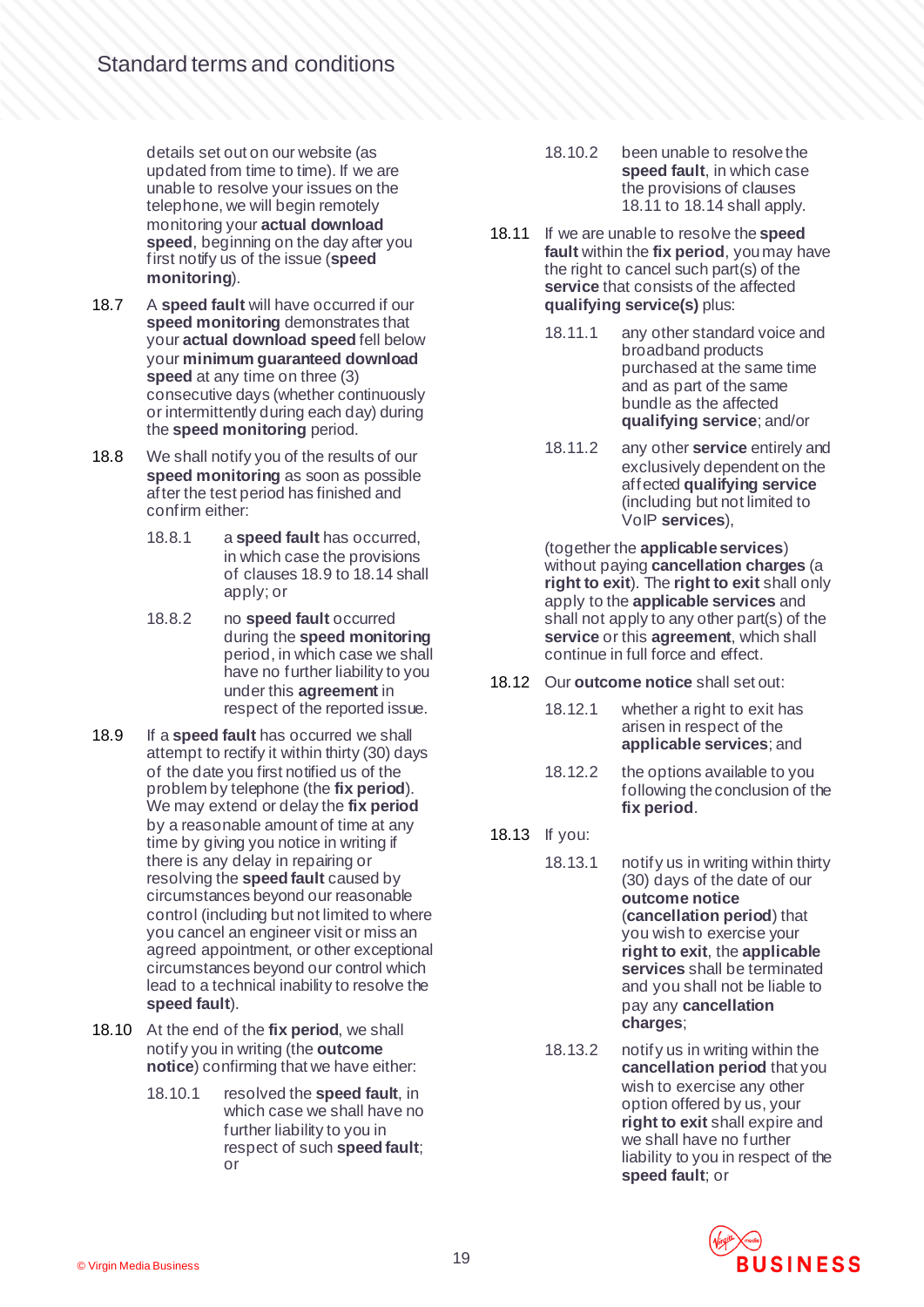- 18.13.3 fail to notify us in writing under clause[s 18.13.1](#page-18-1) o[r 18.13.2](#page-18-5) and continue to use any of the **applicable services** after the expiry of the **cancellation period**, your **right to exit** shall expire and we shall have no further liability to you in respect of the **speed fault**.
- <span id="page-19-3"></span>18.14 The rights set out in this claus[e 18,](#page-17-4) and the remedies set out in claus[e 18.13,](#page-18-6) shall be your sole and exclusive rights and remedies in respect of a **speed fault** and we shall have no liability to you in respect of a **speed fault** save as set out in this claus[e 18.](#page-17-4) You shall not be entitled to receive any compensation (whether through a credit, refund, payment, damages or otherwise) for any loss or damage suffered as a result of, or arising out of or in connection with, the **speed fault**.

#### **19. Assignment and subcontracting**

- 19.1 You must not assign (transfer), delegate or otherwise pass on any or all of your rights or obligations under the **agreement** without our permission in writing, which we will not unreasonably refuse to give.
- 19.2 We may subcontract our obligations under the **agreement**. This will not release us from our obligations under the **agreement**, and we will still be responsible for making sure the obligations are met.
- <span id="page-19-5"></span>19.3 Except where claus[e 19.4](#page-19-4) applies, if you give us written permission (which you must not refuse to give, or delay in giving, without good reason), we may transfer or otherwise dispose of any or all of our rights and obligations under the **agreement**.
- <span id="page-19-4"></span>19.4 We do not need your written permission to transfer or otherwise dispose of any or all of our rights and obligations under the **agreement** to:
	- 19.4.1 any member of our **group companies** at the time; or
	- 19.4.2 any person buying all or substantially all of our business which the **agreement** relates to.

19.5 When asked, you must fill in and sign all necessary paperwork to complete the transfers in clause[s 19.3](#page-19-5) an[d 19.4](#page-19-4).

#### <span id="page-19-0"></span>**20. Events outside your or our control**

20.1 You or we will not be liable to the other for any failure or delay in meeting the obligations under the **agreement** (other than paying any amounts owed) if this is due to any circumstance outside your or our reasonable control. If the circumstance beyond your or our control prevents us from providing the **service** to all **sites** for more than three months, you or we may end the **agreement**, without any additional liability, by giving the other notice in writing.

> Circumstances beyond your or our control include extreme weather conditions, power failures, natural disaster, fire, subsidence, epidemic, pandemic, strike or labour disturbance, the actions (or failure to act) of local, regional or central government, highways authorities or other official authorities, legal or regulatory restrictions, terrorism, war or civil disturbance, and a third party's delay in supplying, or failure to supply, any service, equipment or **purchased equipment** (where their actions or failures resulted from circumstances beyond their reasonable control).

#### **21. Changing the agreement or service**

- <span id="page-19-1"></span>21.1 Except where claus[e 21.2](#page-19-2)[, 21.4](#page-20-1) o[r 21.5](#page-20-2) applies, any change to the **agreement**  must be agreed in writing by you and us.
- <span id="page-19-2"></span>21.2 Despite claus[e 21.1](#page-19-1), we can change the **agreement** (other than in relation to charges which are governed by clauses [9.3](#page-8-0) and [9.4\)](#page-8-1) by giving you 30 days' written notice. If you do not agree with the change, and the change is not required by **law**, you have the right to end the **agreement** which you can do by giving us at least 14 days' written notice. You must do this within 14 days of the date we gave you notice of the change. If you do not give us that notice, you will be considered to have accepted the change.

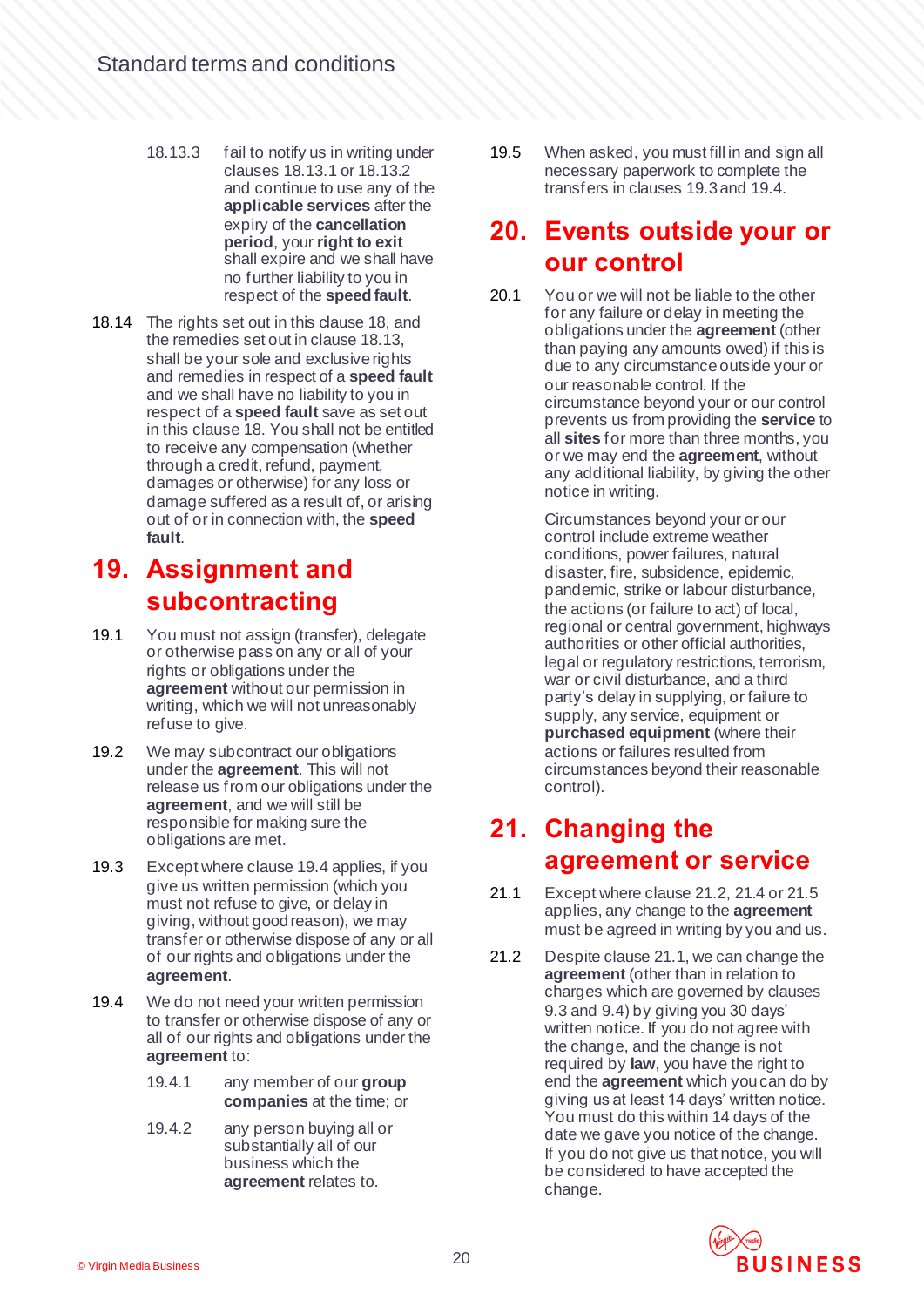You will not have to pay **cancellation charges** if you end the **agreement** under this claus[e 21.2.](#page-19-2)

If the change is required by **law**, you do not have the right to end the **agreement**.

- 21.3 If you ask us to:
	- 21.3.1 change the **service** (including moving, adding or swapping a service); or
	- 21.3.2 provide services at a different site;

and we agree to your request, you must do everything we need you to do for us to make the change. You must also pay us our charges that apply at the time for the change. You may have to pay the charges before we make the change.

We may, without giving you notice, amend our charges to reflect the change, and claus[e 9.4](#page-8-1) will not apply to the amendment.

- <span id="page-20-3"></span><span id="page-20-1"></span>21.4 We may at any time improve or change the **service** if any of the following apply.
	- 21.4.1 Our suppliers' services have changed and this affects the **service** we provide to you.
	- 21.4.2 We have reason to believe that the change is needed to maintain or improve quality or to benefit customers as a whole;
	- 21.4.3 The change is necessary for technical reasons.
	- 21.4.4 We have to make the change by **law**.
- <span id="page-20-4"></span><span id="page-20-2"></span>21.5 We may also change the **service** at any time (other than for the reasons set out in claus[e 21.4\)](#page-20-1), including as a result of a change of name, a change in how we provide services, a change in technology or an upgrade to or substitution of an alternative service, as long as:
	- 21.5.1 the functions and service levels of the changed service are equivalent to or better than the previous **service**;
	- 21.5.2 you will not be charged for the change; and
	- 21.5.3 the charges and **minimum period** will not be affected by the change.
- 21.6 Nothing written in the **order form** (particularly in the section headed 'COVID-19 special terms' within in the section headed 'notes and comments') will change any of these standard terms and conditions or any **special terms**.
- 21.7 Claus[e 21.2](#page-19-2) will not apply to any change made under claus[e 21.4](#page-20-1)[, 21.5](#page-20-2) o[r 27.1](#page-25-0) of these standard terms and conditions except where a change made under claus[e 21.4.1](#page-20-3) or claus[e 21.4.3](#page-20-4) is to your material detriment (that is, you are significantly worse off).
- 21.8 You may ask us in writing to make a change to the **service** (including moving the **service equipment** or **purchased equipment**). We will try to meet any such request. You must pay our charges for making any change you have asked for. If we ask you to, you must pay our charges before we make the change.

If we instruct you to carry out any work in connection with the change, you must carry out the work in line with our instructions.

Any change in the **service** or the **service equipment** may increase our charges for the **service**. This would not give you the right to end the **agreement** under clause [9.4.](#page-8-1)

## **22. Cancelling part of the service**

22.1 You are entitled at any time to cancel part of the **service**, including cancelling a circuit or **service** to a **site**, by giving us 90 days' notice in writing. You must send this notice to us by filling in the online form on the Contact Us page of **our website** or any other web portal address that we give you in writing.

> Our ceases team will send you an email to confirm we have received your request. Our ceases team will then send you a notice to confirm the relevant details, including any **cancellation charges** that you must pay us.

<span id="page-20-0"></span>22.2 If you cancel part of the **service** within the **minimum period**, you must pay us the **cancellation charges** relating to the cancelled part of the **service**, as set out in clause [9.17.](#page-9-0) We will send you an invoice on or following the cancellation,

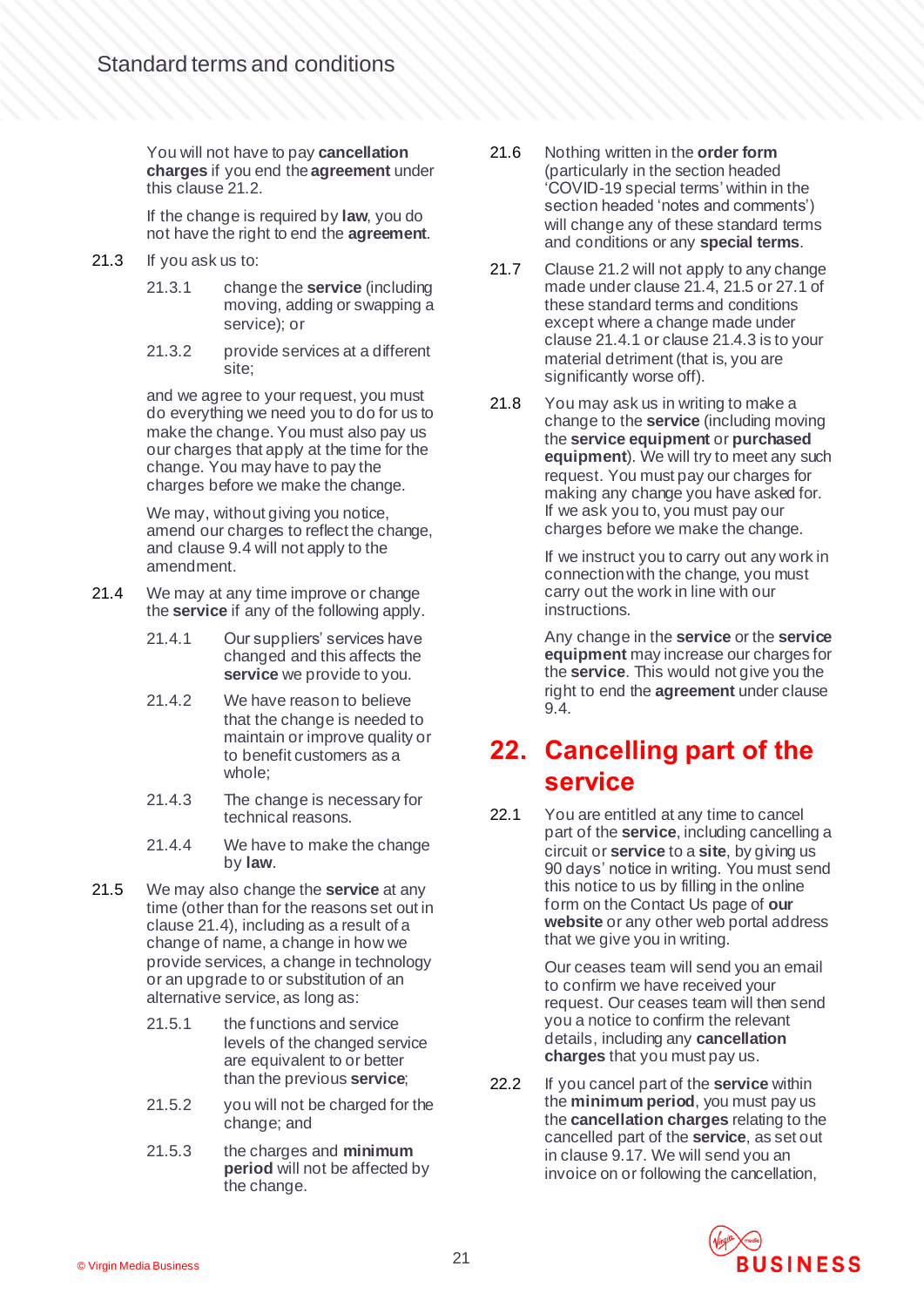and you must pay the invoice as set out in clause [9.7.](#page-8-2)

22.3 If you want to cancel part of the **service** after the end of the **minimum period**, you must give us 90 days' notice in writing (unless the **special terms** say otherwise) and pay all charges due under the **agreement** in connection with the cancelled part of the **service** during the 90-day notice period.

#### **23. Written notices**

Unless the **special terms** say otherwise, the following will apply.

<span id="page-21-1"></span>23.1 Any written notice you send us must be delivered by hand or sent by post to:

> Head of Customer Services Virgin Media Business Business Customer Services Communications House 1 Chippingham Street **Sheffield** S9 3SE

or any other address we give you in writing.

- 23.2 Any written notice we send you will be:
	- 23.2.1 delivered by hand or posted to your billing address shown on the **order form** or to your registered office;
	- 23.2.2 faxed to your fax number shown on the **order form** or given to us in writing;
	- 23.2.3 emailed to your email address shown on the **order form** or given to us in writing; or
	- 23.2.4 sent by text message to your mobile phone number shown on the **order form** or given to us in writing.
- 23.3 Written notice delivered by hand will be considered to have been received on that day.

Written notice sent by post will be considered to have been received three days after the date it was posted.

Written notice sent by fax will be considered to have been received when it is sent, as long as the sender receives a transmission report confirming that the fax has been sent correctly.

Written notice sent by email will be considered to have been received on the **working day** it is first stored in the email inbox of the person the notice was emailed to.

Written notice sent by text message will be considered to have been received on the **working day** the notice is first stored in the message inbox of the person the notice was texted to.

23.4 If you send us written notice to end the **agreement** or cancel any part of the **service** you must make sure that you keep a copy of the notice and proof of delivery.

# <span id="page-21-0"></span>**24. Confidentiality**

- <span id="page-21-2"></span>24.1 When you or we provide confidential information (information which you or we mark as confidential or which is clearly confidential) to the other, the person receiving the confidential information (the receiver) gives the person providing the confidential information (the provider) the following assurances.
	- 24.1.1 The receiver will keep confidential information the provider gives in discussions leading to the **agreement**, and then in connection with the **agreement**, private.
	- 24.1.2 The receiver can give the provider's confidential information, to the extent necessary and in strict confidence, to their employees, agents and subcontractors involved in providing or using the **service**, as the case may be. The receiver will not release all or some of the provider's confidential information to any other person without the provider's permission in writing.
	- 24.1.3 The receiver will only use the provider's confidential information in connection with providing or using the **service**, as the case may be, and not for their own benefit or the benefit of anyone else.
- <span id="page-21-3"></span>24.2 You must not reveal the terms of the **agreement** to any third party, or make

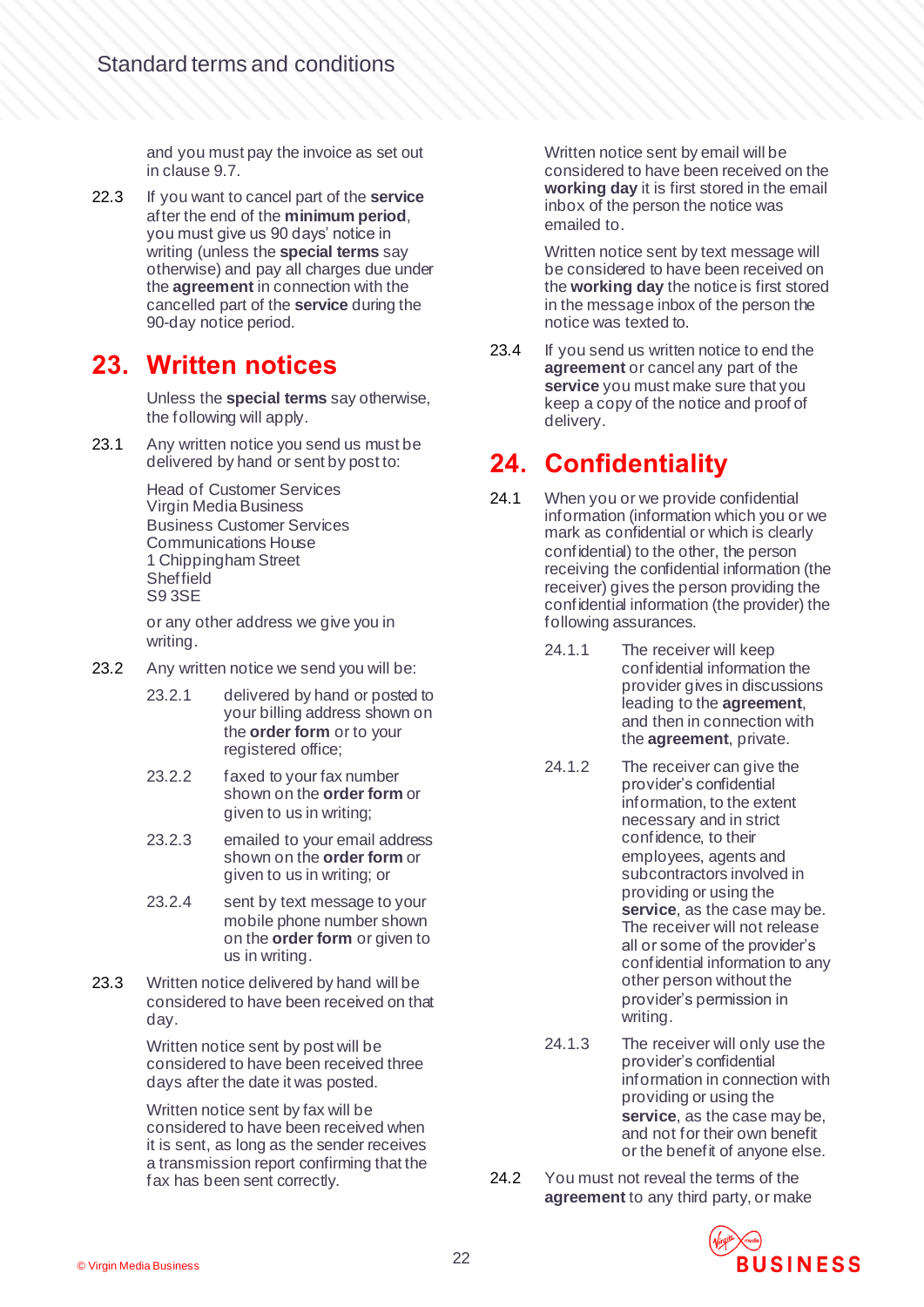any announcements about its contents, without our permission in writing. We may tell others that you are a customer of ours and issue agreed press releases, promotional material and case studies in line with claus[e 26.13,](#page-25-1) but we will not otherwise reveal the terms of the **agreement** to any third party without your permission in writing.

- 24.3 The confidentiality obligations in clauses [24.1](#page-21-2) and [24.2](#page-21-3) will not apply if any court, government or regulator requires the receiver to reveal the confidential information (but only to the extent required by **law**). Unless the **law** does not allow this, the receiver will give the provider written notice, as soon as reasonably possible, about their confidential information being released.
- 24.4 The confidentiality obligations in clauses [24.1](#page-21-2) and [24.2](#page-21-3) will not extend to confidential information which:
	- 24.4.1 became available to the public in a way other than through the receiver's negligence or failure to meet an obligation under this **agreement**;
	- 24.4.2 the receiver already knew before the provider gave it them; or
	- 24.4.3 was given by a third party who did not receive it in confidence.
- 24.5 Clause [24](#page-21-0) will stay in force after the **agreement** or any part of it ends.

## <span id="page-22-0"></span>**25. Data protection**

- 25.1 This clause will apply to the extent that we **process personal data** on your behalf in the course of providing the **service** under this **agreement**.
- 25.2 You will be the **data controller** of the **personal data** that is provided to us for **processing** under this **agreement** and we will act as a **data processor** on your behalf.
- 25.3 Under this **agreement**, you will be responsible for:
	- 25.3.1 complying with all **data protection legislation** in respect of your use of our services, your **processing** of the **personal data** and any

**processing** instructions you give us.

- 25.3.2 ensuring you have the right to collect, provide access to or transfer the **personal data** to us for **processing** under this **agreement**.
- 25.3.3 ensuring that you will not disclose (or permit any **data subject** to disclose) any special categories of data to us for **processing**.
- 25.4 We will **process** the **personal data** to the extent necessary to provide you with the **service** and in accordance with your reasonable instructions (including the reasonable instructions of any users accessing the **service** on your behalf) as set out in the **agreement** or otherwise in writing, and in doing so we will comply with the **data protection legislation**.
- 25.5 We will ensure that any of our personnel authorised to **process** the **personal data** will be subject to a duty of confidentiality.
- 25.6 We will take the following security measures:
	- 25.6.1 implement appropriate technical and organisational measures to protect the **personal data** from accidental or unlawful destruction, loss, alteration. unauthorised disclosure or access (a **data breach**).
	- 25.6.2 Upon becoming aware of a **data breach**, we will notify you without undue delay. We will make reasonable efforts to identify the cause of the **data breach** and to take such steps as we deem necessary and reasonable to mitigate the effects of such **data breach**, to the extent that such steps are within our reasonable control.
	- 25.6.3 We will make reasonable efforts to provide such information as you may reasonably require to enable you to fulfil any **data breach** reporting obligations under the **GDPR**.

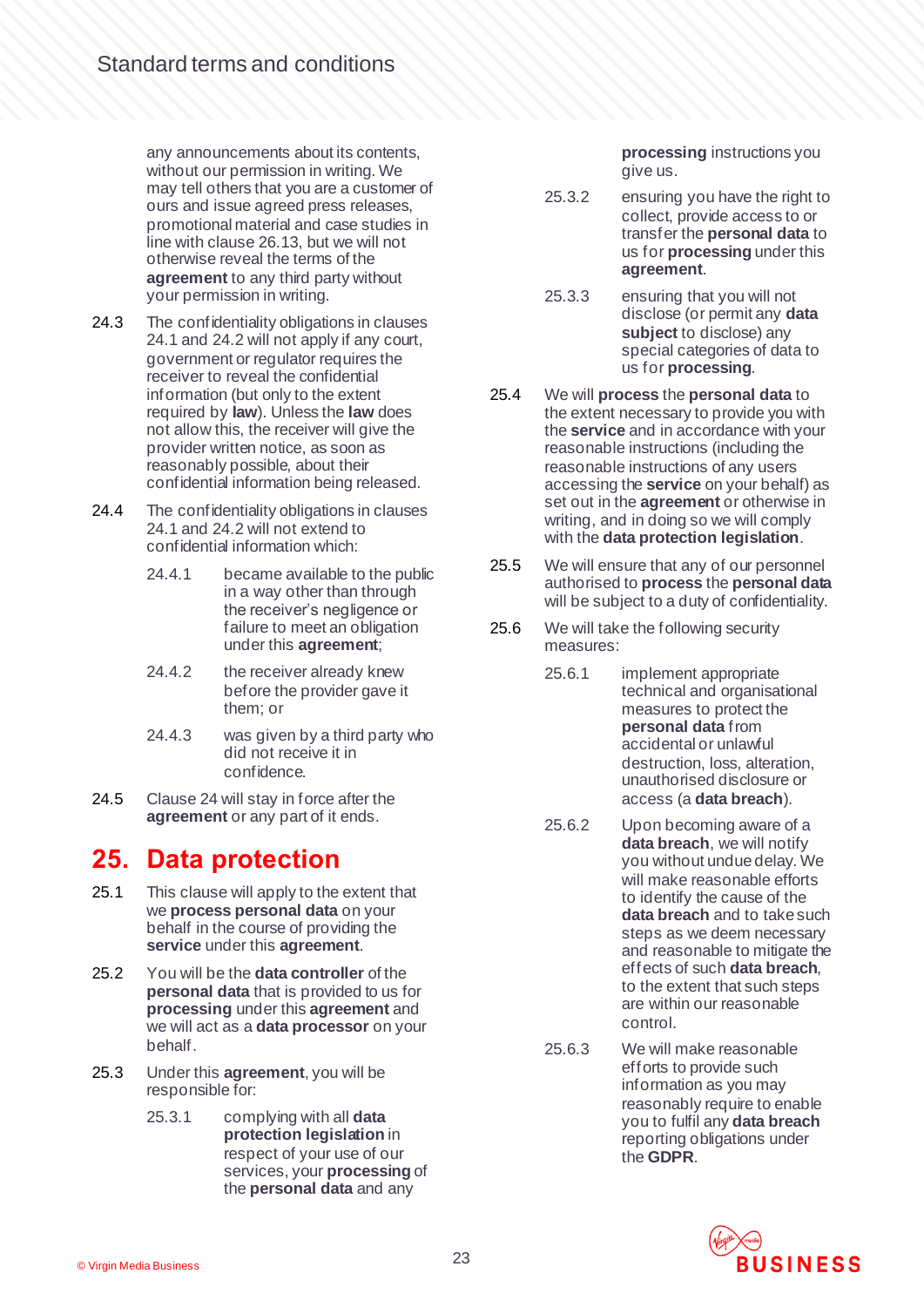- 25.7 You agree that we may engage our **group companies** and third party subprocessors (collectively **subprocessors**) to **process personal data** on our behalf, provided that:
	- 25.7.1 We maintain an up-to-date list of **sub-processors** which will be available on request.
	- 25.7.2 We impose on such subprocessors data protection terms that require them to protect the **personal data** to the standard required by **data protection legislation**.
	- 25.7.3 We remain liable for any breach of the **data protection legislation** caused by our **sub-processor** when **processing personal data** under this **agreement.**
- 25.8 We will not **process** or otherwise transfer any **personal data** outside the European Economic Area or to any international organisations unless we have appropriate assurances from that third party that the **personal data** will only be **processed** in compliance with **data protection legislation** (which will be satisfied and evidenced by us entering into a contract with that third party which contains the **model contract clauses**).
- 25.9 Taking into account the nature of the **processing** and information available to us, we will provide reasonable assistance to you to allow you to comply with your obligations in relation to: (i) security measures; (ii) notifying **data breaches**; and data privacy assessments.

We will be entitled to recover our reasonable costs of providing such assistance to you.

25.10 We will make available to you all information reasonably requested by you in writing to demonstrate our compliance with the obligations set out in this clause [25,](#page-22-0) and we will contribute to audits, including inspections, to verify compliance with such obligations conducted by you or an independent third party auditor acting under your direction. Such audits or inspections may take place no more than once per calendar year and will be at your cost. You will give us not less than 30 days' prior written notice of any such audit or inspection, and such audit or inspection

will be carried out during our normal working hours with minimal disruption to our business.

25.11 Upon expiry or termination of this **agreement**, we will, at your request, delete or return to you the **personal data processed** under this **agreement**, unless storage is required by law.

#### <span id="page-23-0"></span>**26. Marketing and your information**

- 26.1 When you ask for our services, we will check the following records about you, your **group companies** and your business partners.
	- 26.1.1 Our own records.
	- 26.1.2 Personal and business records at credit-reference agencies. When creditreference agencies receive a search from us they will note this on your business credit file, and this may be seen by other companies. The creditreference agencies will give us both public records (including the electoral register) and shared credit and fraud-prevention information.
	- 26.1.3 Records held by fraudprevention agencies.
	- 26.1.4 If you are a director, we will get confirmation from creditreference agencies that the residential address you have given us is the same as that shown on the restricted register of directors' usual addresses at Companies House.
- 26.2 We will make checks such as assessing your application for the **service** and confirming identities to prevent and detect crime and money laundering. We may also make occasional searches with credit-reference agencies and fraudprevention agencies to manage your account with us.
- 26.3 We will send credit-reference agencies information you give us, including information on your business and its owners. The credit-reference agencies will record the information and may

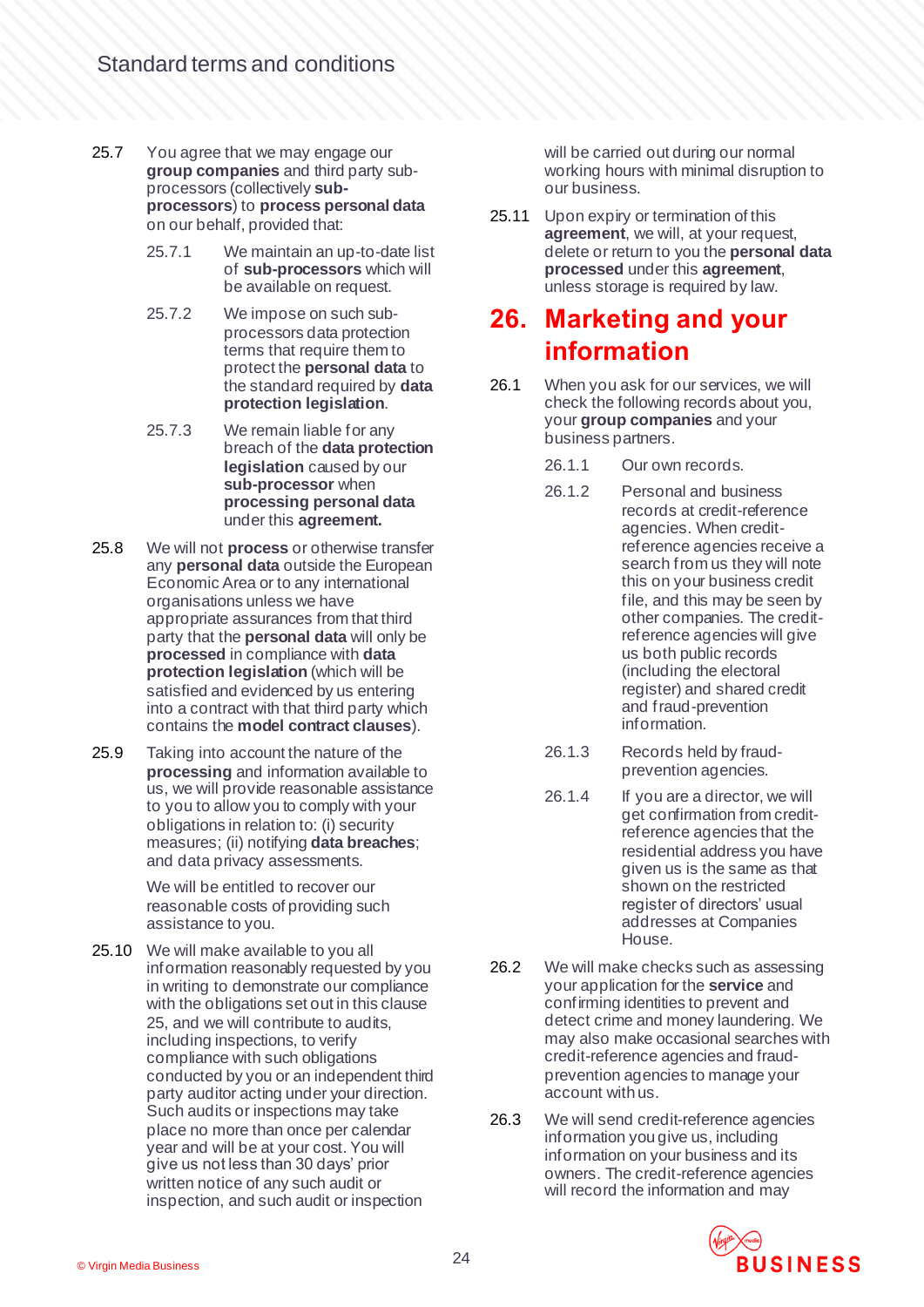create a record of the name and address of your business and its owners (if there is not one already).

We will give credit-reference agencies details of your account with us and how you manage it.

- 26.4 If you do not pay amounts you owe us, in full and on time, credit-reference agencies will record the debt. Creditreference agencies and fraud-prevention agencies may supply this information to other organisations so they can carry out checks, trace where you are and recover debts that you owe. Such records stay on file for six years after the relevant account is closed, whether or not you have cleared the debt. If you do not make payments that you owe us, we will trace you to recover the debt.
- <span id="page-24-0"></span>26.5 We will carry out a search to check your identity. This involves checking the details you give us against those held on databases which credit-reference agencies and fraud-prevention agencies have access to, including the electoral register. A record of this search will be kept, and other companies may use it to help them check your identity. We may also pass information to financial institutions and other organisations involved in preventing fraud, to protect us and our customers from theft and fraud.
- 26.6 If you give us false or inaccurate information and we suspect or identify fraud, we will record this and may pass this information to fraud-prevention agencies and other organisations involved in investigating crime and preventing fraud. We and organisations from other countries can see and use, in other countries, the information recorded by fraud-prevention agencies.
- 26.7 We may monitor and record our telephone conversations with you in order to maintain the quality of our customer services and for training purposes.
- 26.8 We can pass on information that describes the habits, usage patterns and characteristics of all or groups of our customers (including you). However, the information is anonymous and does not describe or reveal the identity of any particular customer.
- 26.9 Unless you have ticked the relevant boxes on the **order form**, or you have told us otherwise in writing, we may:
	- 26.9.1 use your information to send you information about other products or services we or our **group companies** has available; and
	- 26.9.2 provide your information to third parties so they can give you information about their products or services.
- 26.10 You authorise us to give your name and other contact details to the emergency services. Unless you tell us in writing that you withdraw that authorisation, we will also be authorised to provide those details to other communications operators and providers of directories. We will have no liability for any publication made by the emergency services or communications operators.
- 26.11 For the purpose of providing services under the **agreement** you give us permission to use your personal information, together with other information from you, for the purposes of:
	- 26.11.1 providing you with the **service**, service information and updates;
	- 26.11.2 administration;
	- 26.11.3 credit scoring;
	- 26.11.4 carrying out identity checks;
	- 26.11.5 preventing fraud;
	- 26.11.6 monitoring and improving customer services;
	- 26.11.7 training; and
	- 26.11.8 tracking and assessing the use of our services (which includes processing call, usage , billing and interactive information);

for as long as we need to for these specified purposes, which may be after the **agreement** ends.

Occasionally, we may use third parties to process your personal information in the ways set out above. These third parties can only use the information in line with our instructions.

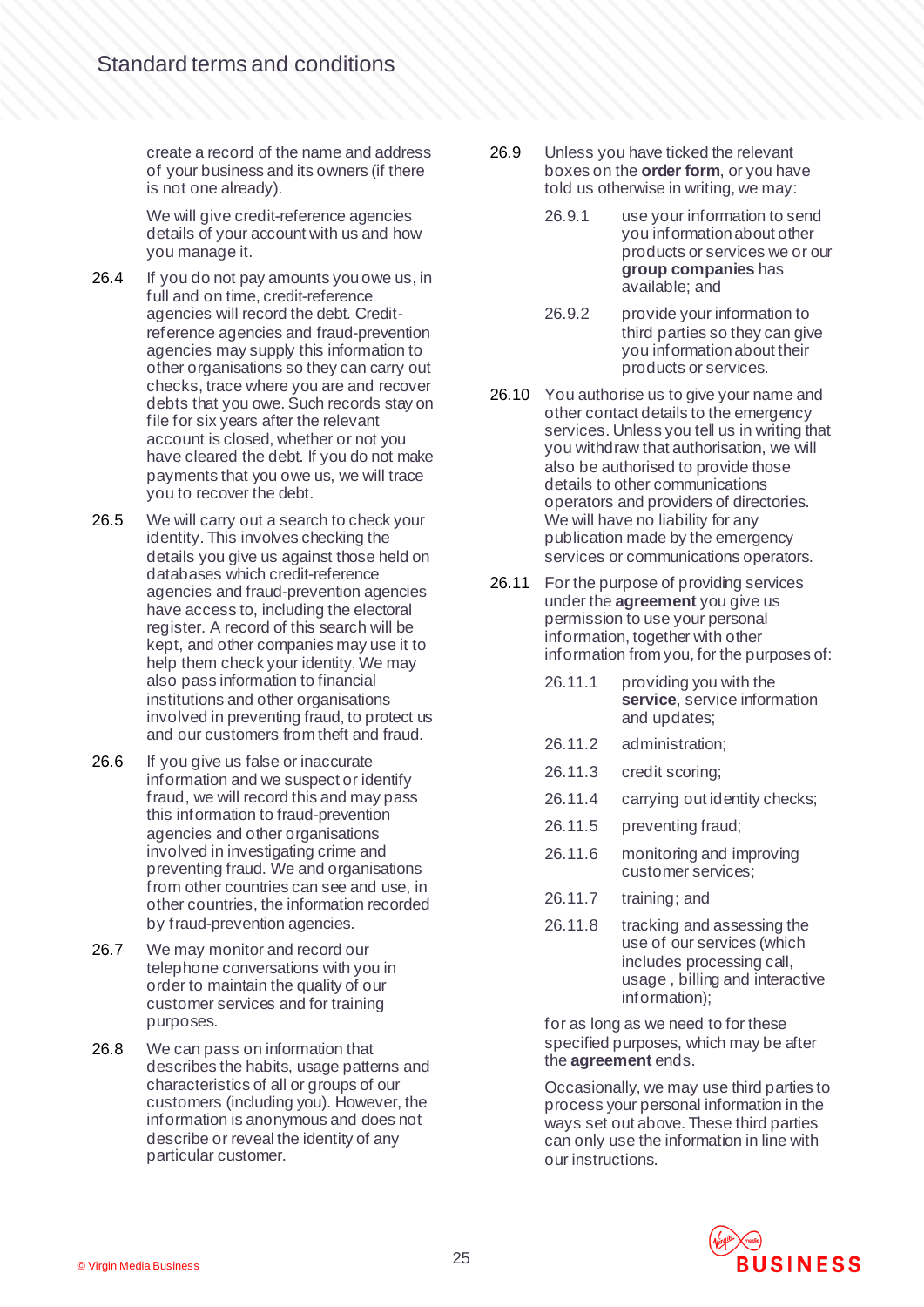- 26.12 We may use any information you provide for the purposes set out in this claus[e 26,](#page-23-0) for other purposes you give permission for, or for any other purpose required by **law**. We can pass your information to any of our **group companies**, debt-collection agencies, credit-reference agencies, credit- or fraud-monitoring schemes, security agencies or credit providers. We can also provide such information to other providers of electroniccommunications services.
- <span id="page-25-1"></span>26.13 Unless you have ticked the relevant box on the **order form**, or you have told us otherwise in writing, you agree to be involved in any press release, promotional material or case studies relating to the **agreement** which we reasonably request.

## **27. Test or trial services and promotional offers**

<span id="page-25-0"></span>27.1 We may from time to time provide test services, trial services or promotional offers to some or all of our customers. Any separate terms and conditions we specify will apply to those services and offers. Unless those separate terms and conditions state otherwise, we will not have any liability under the **agreement** in connection with test or trial services or promotional offers. The terms and conditions of any test or trial services or promotional offers may require a change to the **agreement**. In this case, by accepting the services or offer you will be considered to have accepted the change to the **agreement**. Unless the terms and conditions of a test or trial service or promotional offer state otherwise, we may withdraw or change the service or offer for some or all of our customers at any time and without giving notice.

#### **28. Entire agreement**

- 28.1 The **agreement** between you and us, together with any document referred to in it, is the whole agreement between you and us and replaces any previous drafts, agreements, and arrangements relating to the **service**.
- 28.2 You and we agree that neither of us has been encouraged to enter into the

**agreement** by any representation or promise other than those contained in the **agreement**, and cannot take any action in respect of any other representation or promise, except in the case of fraud or a representation or promise that is central to the **agreement**. (However, clauses [15.4](#page-14-0) an[d 15.5](#page-14-1) will apply to any representation or promise that is central to the **agreement**.)

#### **29. Miscellaneous**

- 29.1 Except where the **agreement** states otherwise, the rights and remedies under the **agreement** are in addition to, and do not overrule, any other legal rights and remedies.
- 29.2 If we do not exercise, or delay in exercising, any right or remedy we have under the **agreement**, this does not mean we have given up that right, and so we may exercise it in the future.
- 29.3 If we exercise all or part of any right we have under the **agreement**, this will not prevent us from exercising that or any other right in the future.
- 29.4 If any court or other relevant authority finds that any part of the **agreement** is illegal or cannot be enforced, this will not affect the rest of the **agreement**. In these circumstances, you and we will discuss the affected part of the **agreement** to find a substitute that, as far as possible, results in the same economic effects and is legally binding.
- 29.5 If any part of the **agreement** is intended to stay in force after the **agreement**  ends, that part will stay in force after the **agreement** ends for any reason.
- 29.6 Unless there are any relevant restrictions in the **agreement**, at any time after the date of this **agreement**, you or we may ask the other to complete any necessary paperwork, and take any action reasonably necessary, for the purpose of giving you or us (as appropriate) the full benefit of your or our rights under the **agreement**. The one asking for the paperwork to be completed, or action carried out, will pay the reasonable costs that result from completing the paperwork or carrying out the action.
- 29.7 Nothing in the **agreement** forms a partnership between you and us, or

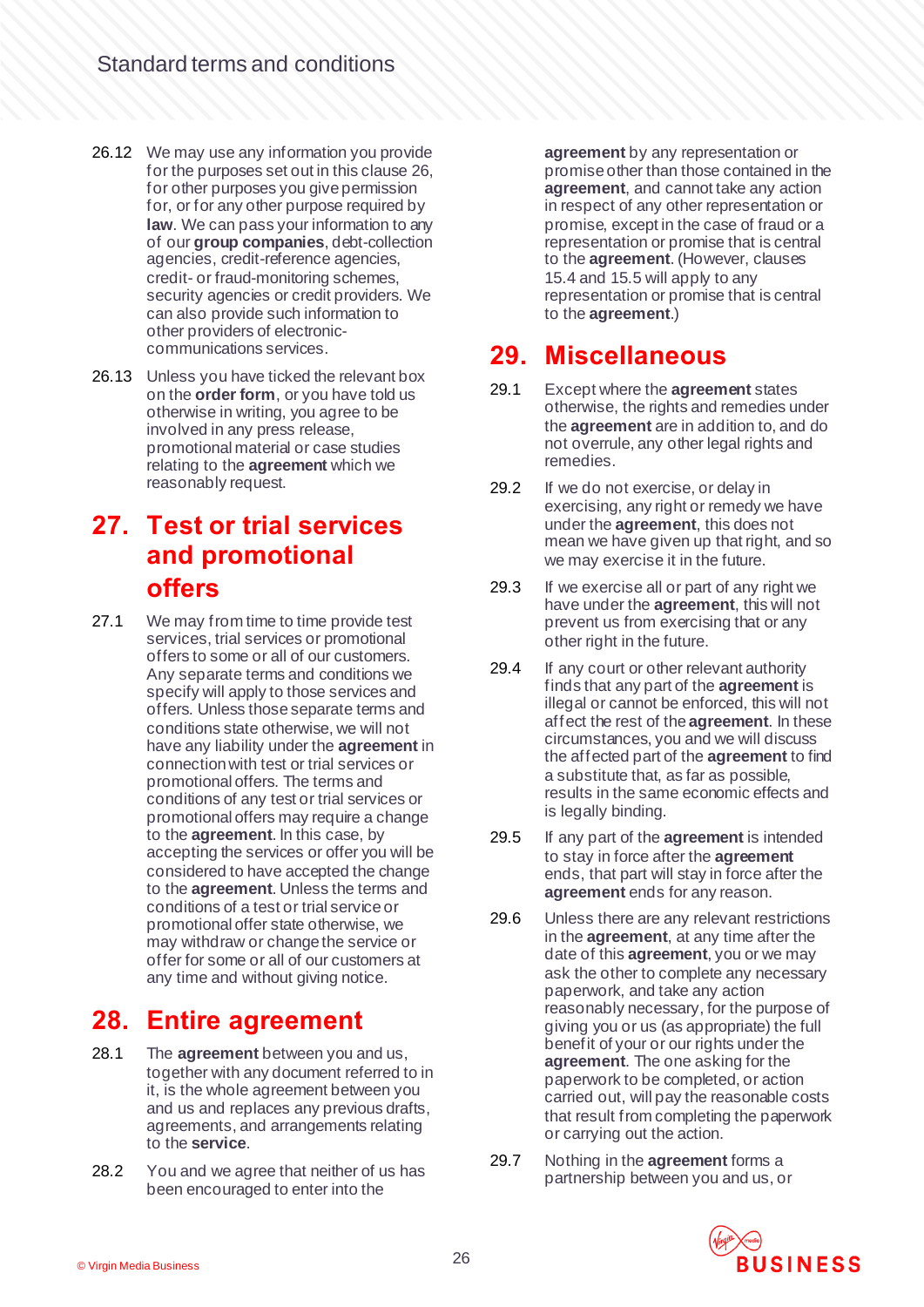makes you an agent of ours (or vice versa).

29.8 You and we agree that the **agreement** cannot be enforced by anyone (other than you and us) under the Contracts (Rights of Third Parties) Act 1999 or any amendment to it.

# <span id="page-26-1"></span>**30. Settling disputes**

- 30.1 If there is a dispute between you and us in connection with the **agreement**, and you and we cannot settle the dispute between ourselves within 30 days of giving the other notice of the dispute, you or we may refer the dispute for arbitration, or to the courts of England, in line with claus[e 31.](#page-26-0)
- 30.2 While the procedure set out in this clause [30](#page-26-1) is being followed, and during any legal proceedings which may be ongoing or pending, you and we will both continue to meet our obligations under the **agreement**, but nothing in this clause prevents you or us from ending the **agreement** in line with these standard terms and conditions or any **special terms** that apply.
- 30.3 Nothing in this claus[e 30](#page-26-1) prevents you or us from applying to a court for equitable relief (a range of remedies that a court has the power to grant) if damages alone would not be an adequate remedy for breaking the **agreement**.

#### <span id="page-26-0"></span>**31. Governing law and arbitration**

- 31.1 The **agreement** and any obligations arising from or connected with it will be governed by, and interpreted according to, English **law**.
- 31.2 Any dispute arising under the **agreement** which does not involve:
	- 31.2.1 a complicated issue of **law**; or
	- 31.2.2 an amount of more than £5,000;

may be referred to arbitration or other appropriate method of dispute resolution.

31.3 If any legal action or proceedings arise in connection with the **agreement** (whether arising out of contractual or noncontractual obligations), you and we

accept that only the English courts have the power to decide on such action or proceedings.

31.4 We are fully committed to dealing with all complaints, fully and fairly, and within a reasonable time. If you'd like to find out how we deal with complaints, please see Our Complaint Resolution Code of Practice. This is in the 'Code of Practice' section on **our website** at www.virginmediabusiness.co.uk, or you can phone our Customer Services team on 0800 052 0800 to ask us for a copy.